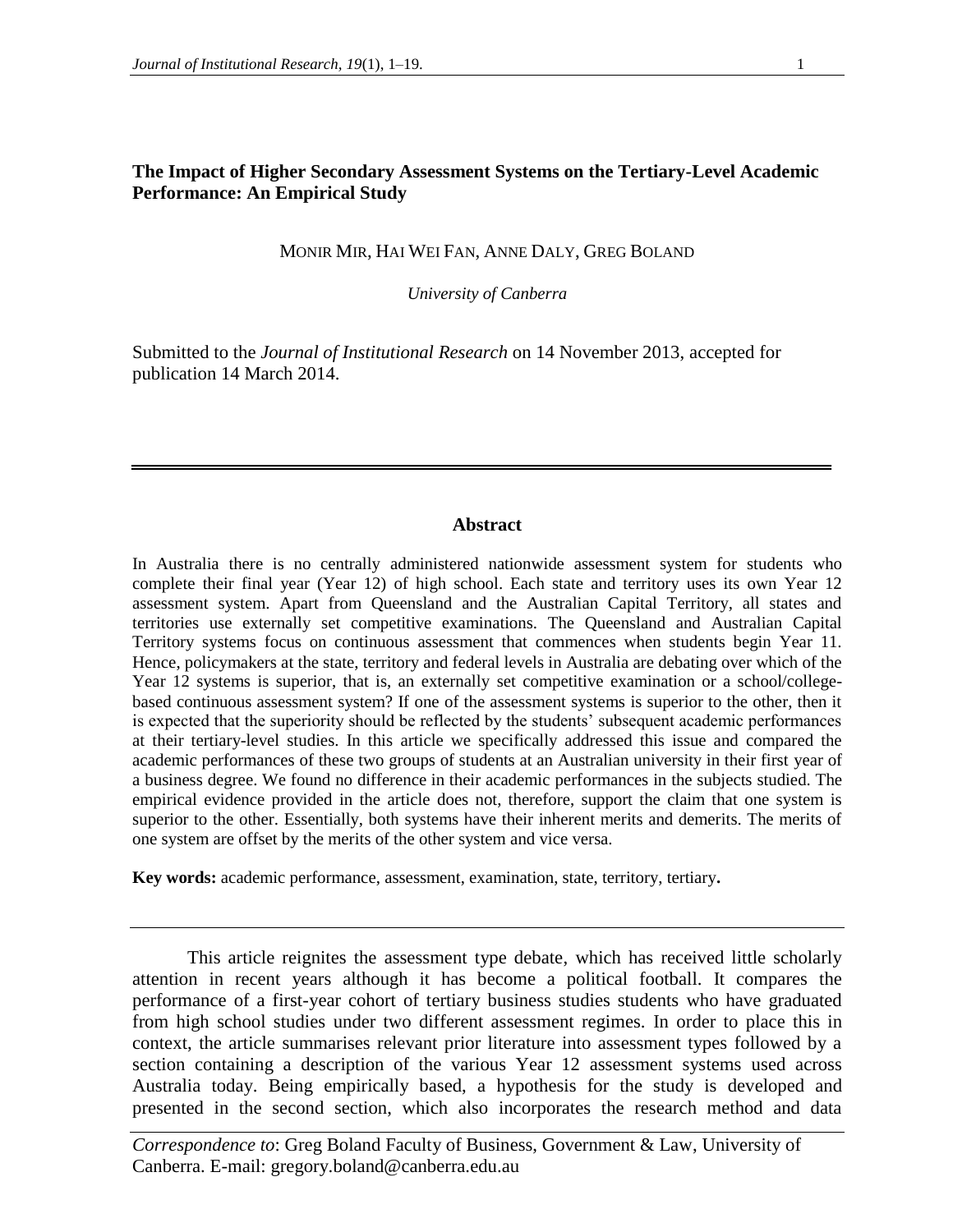collection procedures adopted for the study. The test results of the study are then presented using tables and discussion. The article concludes with implications of the study together with contemporary thinking on this debate and suggestions for further research.

The motivation for the project came from an ongoing educational assessment system debate in Australia in recent years regarding which secondary school final assessment method prepares Year 12 leavers better for their tertiary studies. The debate is often centred on whether an externally held examination system at Year 12 is superior to a wholly ongoing continuous assessment system as employed by some states and territories in Australia. For example, Justine Ferrari, an education columnist for *The Australian*, commented:

The continuous assessment of Year 12 students used in Queensland and the ACT (Australian Capital Territory) schools is unfair, inconsistent and fails to foster intellectual development. Federal Education Minister Julie Bishop has attacked Queensland and the ACT for failing to hold public exams in Year 12 subjects, branding the systems of schools assessing their own students over a year or more as inferior. In a letter to the Queensland and ACT education ministers, Ms Bishop said the Howard Government would require them to introduce public exams at the end of Year 12 as a condition of the next school funding agreement, to start from 2009. Queensland Education Minister Rod Welford and his ACT counterpart, Andrew Barr, yesterday angrily rejected the threat, saying reverting to an endof-year external exam would be "a return to the dark ages". "Sudden-death exams is an unreliable assessment tool to measure irrelevant consequences," he said. "In many ways it's surprising that other states, for example NSW (New South Wales) with its final Year 12 cram testing, have been frozen in a 1960s model". (Ferrari, 2007a)

In another column, Justine Ferrari provided the opinions of the then Australian Federal Opposition Party (the Australian Federal Labor Party), which is as follows:

Labor has questioned the benefit of external exams for Year 12 students, saying the merits, "if any", needed to be discussed. Responding to pressure on Queensland and the ACT from the Federal Government to introduce external exams in their systems of assessing year 12 students, Opposition spokesman on education Stephen Smith said the ALP had an open mind on the issue. (Ferrari, 2007b)

From the above excerpt it can be said that the issue of the merits and demerits of the Year 12 external exam system is not a trivial issue and thus needs further research to explore whether the students processed through the Year 12 external exam systems outperform academically at university compared to their counterparts who are processed through the alternative non-external exam systems. The latter is more commonly referred to as using continuous assessment practices over the final year/s of secondary schooling in order to ascertain a tertiary entrance score. Underpinning this debate is the accountability issue on whether educators should focus on teaching to the final exam or use assessment methodology to support and improve learning outcomes. The introduction of a national secondary curriculum and standards-driven reform as discussed by Klenowski (2012) has also caused a deviation from the ongoing assessment debate on whether external or internal assessment is the most effective way forward for Year 12 leavers graduating to tertiary studies.

Although this current study is directed more towards the Australian context, similar debates have been occurring in many overseas jurisdictions and, like Australia, consensus has not been uniform, as shown in our prior research section below. Over the previous three years Australian studies have also focused more on the accountability issue, such as addressed by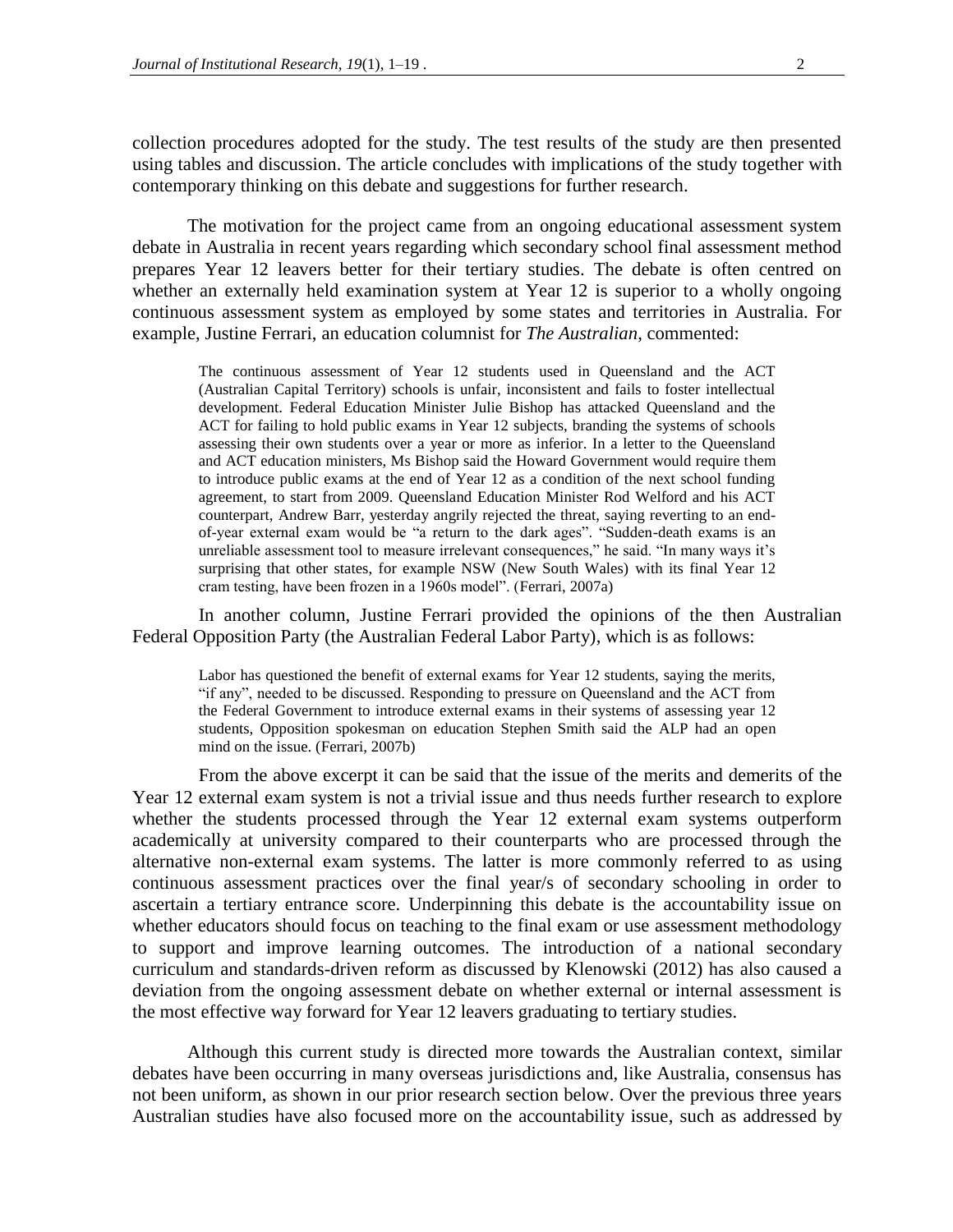Carnoy, Elmore and Siskin (2013), and so have side-stepped the important relationship between Year 12 assessment methods and academic performance of tertiary-level students in Australia. The latter received considerable attention in this country during the previous two decades as different states were searching for the most effective assessment methods and still remains a debatable issue today. For example, Olani (2008), Evans and Farley (1998) Dobson and Sharma (1993) argued that students' secondary school performance (e.g., Year 12 performance) were a prima facie predictor of university performance. Levy and Murray (2005) and Win and Miller (2005), in this context, argued that universities are now enrolling students with lower Universities Admissions Index (UAI, known as ATAR; Australian Tertiary Admissions Ranking since the end of 2009) values who simply are not capable of pursuing studies at the university level. Win and Miller (2005) and Marks, McMillan, and Hillman (2001) argued that students having government school backgrounds struggle more in the first year of their university studies compared to their non-government school counterparts. Alternatively, Dobson and Skuja (2005) argued that students having government school backgrounds do not struggle. Ambler and Neathery (1999) and Schmitt et al. (2007) argued that students coming from low socioeconomic backgrounds normally struggle more compared to their well-off counterparts. Conversely, Marks et al. (2001) observed in the Australian context that low socioeconomic backgrounds do not significantly affect secondary students' performance towards achieving high tertiary entrance ranking. Clark and Ramsay (1990) argued that students coming fresh from Year 12 struggle more compared to their mature-age counterparts. Mutchler, Turner and Williams (1987) and Tyson (1989) argued that boys struggle more than girls. Marks et al. (2001), however, observed that gender differences in tertiary performance are small. To date, no study has specifically explored the question of whether the examinations systems that exist at secondary school/college Year 12 level have any effect on the students' subsequent academic performance at the university level, especially at the first-year university level.

As mentioned earlier, Year 12 students in the ACT and Queensland do not face any externally set competitive exam, other than the moderating scaling tests (Australian Capital Territory Scaling Test [AST], and Queensland Core Skills Test [QCS Test]) to graduate and to determine their UAIs. Year 12 students from the other states face externally set competitive examinations in order to graduate and have their UAIs calculated. The question is, what difference does it make? According to Kevin Donnelly, another education columnist for *The Australian*:

Through the years, Australian states and territories have gradually reduced the emphasis on externally set competitive examinations by increasing the amount of work requirements completed outside the classroom and increasing the use of school-based moderation to assess work. In Queensland and the ACT, external examinations have disappeared altogether. This should be cause of concern. Research on education systems on whose students consistently outperform their Australian counterparts in the Trends in International Mathematics and Science Study tests concludes externally set competitive examinations with a strong academic focus are more effective in raising standards. Several papers written by Ludger Woessmann in Germany and John H Bishop in the US conclude that externally set competitive examinations provide an incentive for students and schools to perform well and minimise the risk of cheating and plagiarism [these studies will be emphasised later in the Prior Research section of this article]. Standards are raised as students are required to show evidence that they have mastered essential knowledge, understanding and skills necessary for further study. (Donnelly*,* 2007, p. 33)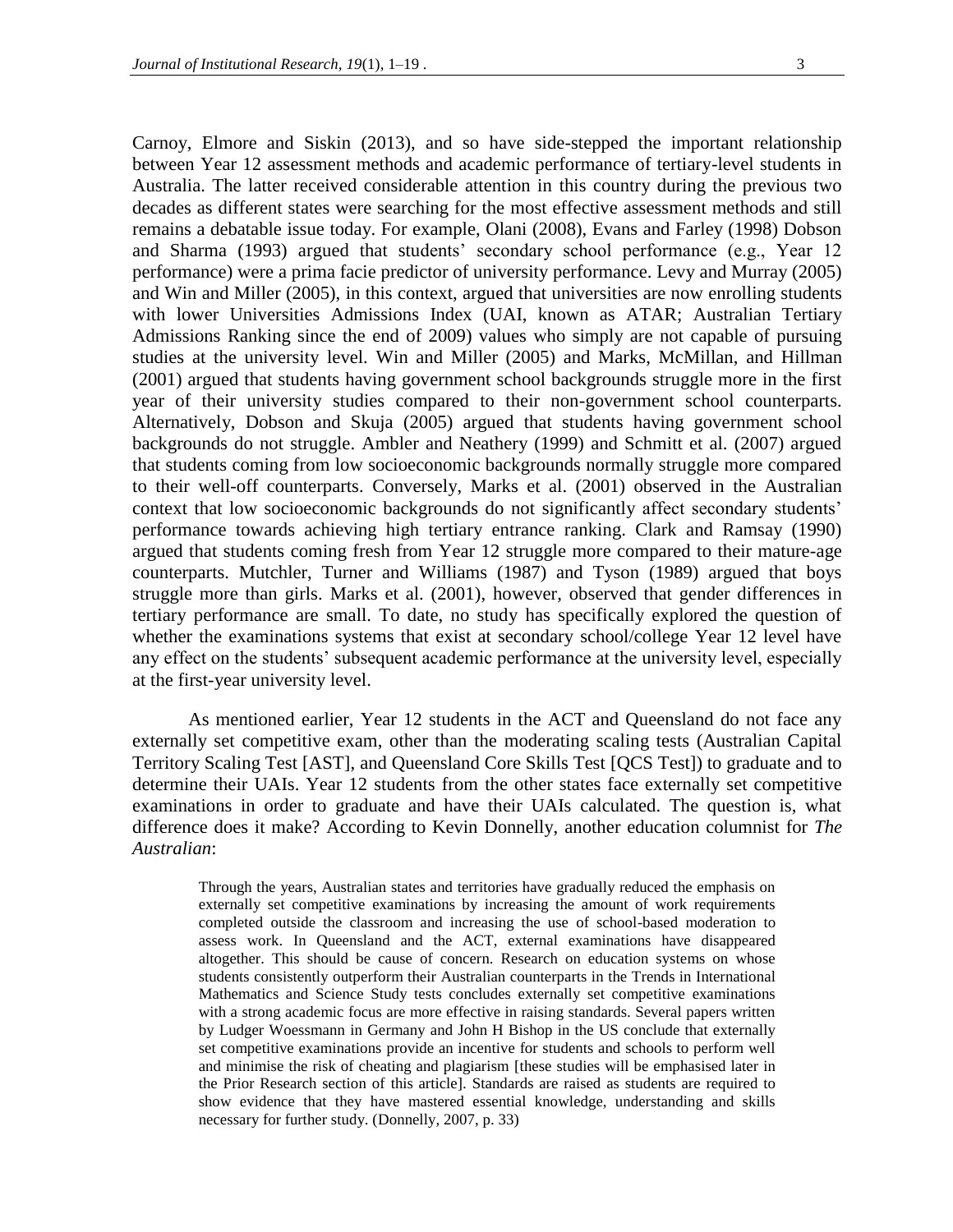Hartley (2011) argues that the Australian state of New South Wales HSC currently has a heavy reliance on assessment by examination, which provides limited information about students' true abilities. An Organisation for Economic Co-operation and Development (OECD) (2009) policy paper pointed out that teacher-based assessment has higher validity than external assessment. However, the paper also pointed out that there might be a high risk of bias in teacher (college)-based assessment. This means that a high-performing student who had gone through college-based assessment may not be a high-performing student compared to one who went through the process of centralised exam systems. A policy report by the Queensland Studies Authority (2009) strongly criticised a centralised exam system, pointing out that it is possible to improve test scores through mechanisms such as 'teaching to the test', narrowing the curriculum and concentrating effort and resources on borderline students. The policy report further pointed out that teachers have been forced to "teach to the test", thereby narrowing the students' educational experiences and attainments. Conversely, Hyndman (2011) criticised the role of the Australian Capital Territory's (ACT) Scaling Test (AST) in measuring students' aptitude and argues that the AST scores have very low (or even negative) correlations with students' aptitude, which suggests that the AST was not a good measure of general aptitude. Therefore, it is likely that the Year 12 examination systems' students' backgrounds should have an impact on their academic performance when they move into their university studies, at least in their first year of studies.

Contemporary discussion in global educational circles continues as to which assessment method/s better prepares high school graduates for the rigour of their future tertiary studies. This current paper adds to such discussion, in an Australian context, by comparing the results of students in a first-year tertiary business studies course who have come from an external Year 12 exit examination type system to their peers who have studied under a continuous assessment system in their final years of high school studies.

This article is expected to contribute new knowledge to the literature of education policy-making. Although the study is conducted in the Australian policy-making context, its findings should have importance in any country where policymakers are debating about the merits and demerits of an externally set, centrally administered, competitive exam for their high school (or higher secondary college) graduates.

## **Prior Research on the Impact of Examination on Students' Subsequent Academic Performance**

Bishop (1997) and Bishop, Moriarty and Mane (2000) studied the impact of the curriculum-based Regents examinations (curriculum-based external exit exam system, CBEEES) for high school students in New York. The Regents examination system is similar to the competitive exam system that is used in Year 12 in the NSW secondary school system in Australia. Bishop et al. argued that the improvements in the signalling of achievement generated by a CBEEES tended to induce teachers, administrators and parents to give greater priority to academic achievements and encourage students to devote additional time and effort to their studies. They further argued that high school students continued with this habit in their college studies (that is, university studies in the Australian context) and were more likely to survive better in the tertiary sector. The findings of their studies also suggested that by undertaking an exit examination from college (high school) student achievement, attendance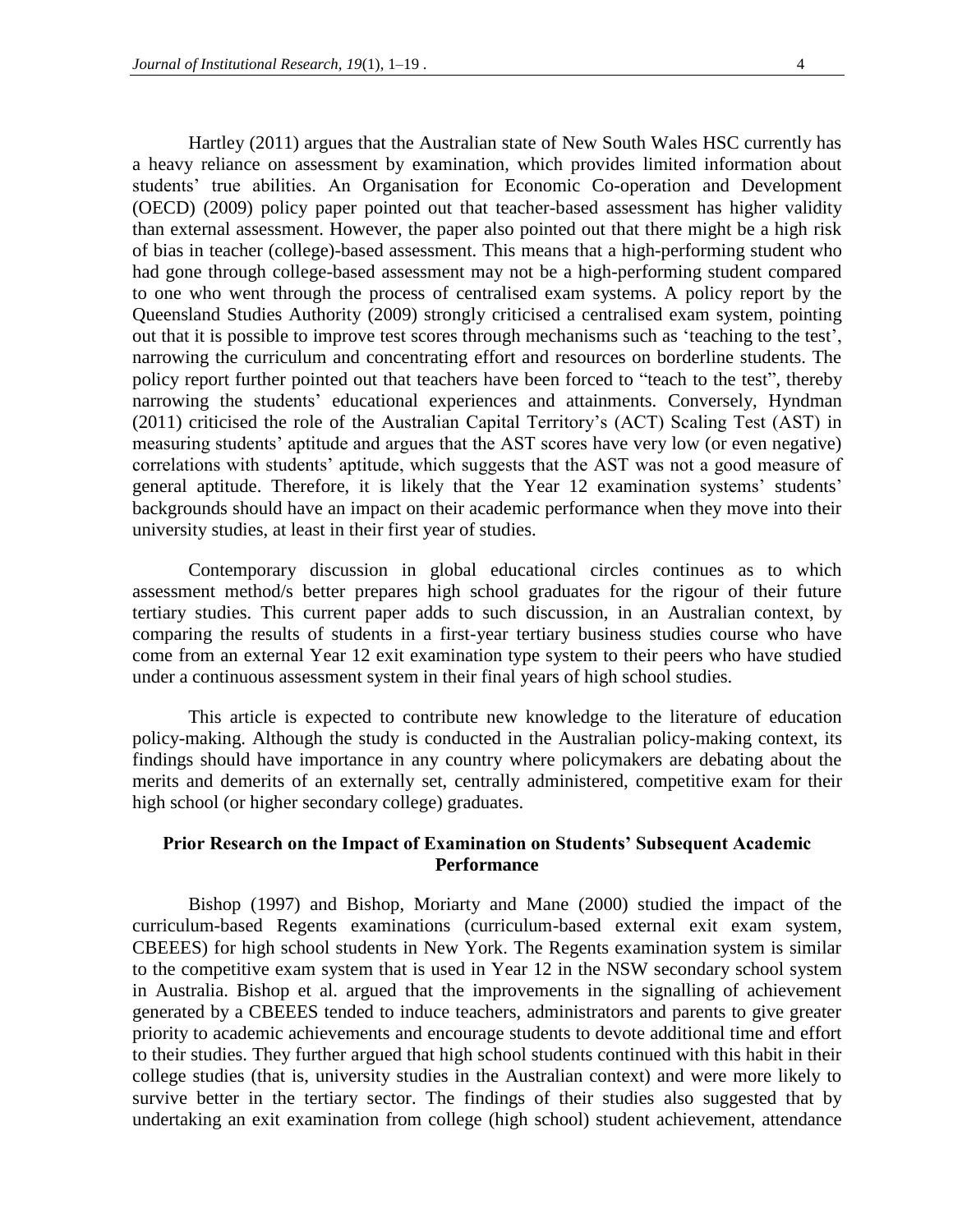and completion rate was positively enhanced. They pointed out that there were opponents who opposed externally set curriculum-based examinations on the grounds that they caused students to avoid learning activities that did not enhance exam scores. Bishop (1997) tested this hypothesis and found no supporting evidence that external competitive exam systems caused students to avoid learning activities. In a later study, Woessmann (2001) argued that centralised exams boosted student performance. Woessmann studied the educational performance of students from 39 countries and observed that, all things being equal, students in countries with centralised exams outperformed those in countries without centralised exams. Woessmann further argued that a centralised exam system could profoundly alter the incentive structure within the educational system. Several other studies (see for example, Britton & Tesser, 1991, Larose & Roy, 1995) claimed that learning disposition, such as examination preparation, predicted college success.

There are a number of other studies, although not directly claiming a direct association between an external examination system at high school and students' academic performance at university, do recognise this may have some indirect impact on tertiary performance levels. Beck, Rorrer-Woody and Pierce (1991) assessed the role of learning orientation and grade orientation in academic performance and observed that grade orientation was negatively correlated with academic performance. Anecdotal evidence suggests that centralised examination system type assessments may make students more grades oriented than learning oriented and therefore students' examination systems background in Year 12 may impact their subsequent tertiary studies performance. Vermunt (2005) investigated the relationship between students' learning and personal, contextual, and performance variables and observed that student's prior education backgrounds were associated with their learning pattern. Struthers Perry and Menec (2000) found that college students' academic stress and course grades were influenced by problem-focused coping and motivation, but not emotion-focused coping. Anecdotal evidence suggests that students' Year 12 examination system backgrounds affect their stress–coping abilities differently. Duff (2004) investigated students' learning approaches involving first-year undergraduate accounting students and observed that 'ineffective learners' failed to progress beyond their first year at university. Duff also found that there was a strong relationship between students' prior academic achievements and students' first-year academic performance. Yip and Chung (2005) investigated whether the students' study strategies that brought academic achievement at matriculation level would also work efficiently at university level, finding that the effectiveness of strategies used at one level did not work at the next. Levy and Murray (2005) argued that when students are provided with an appropriately supportive transitional program and environment, retention rates and subsequent academic performance could be improved. Therefore, it is worthwhile to test whether an external examination system provides transitional confidence to Year 12 graduates at the university level or not. Addus (2007) argued that the lack of adequate background and/or preparation (for example, experience of external competitive examination) caused many students to withdraw from college or to graduate with low grades. Pascoe, McClelland and McGaw (1997) argued that the method of entry into university, and the ease with which entry could be made into university, also affected the predictive capacity of the secondary school grades. Tickell and Smyrnios (2005) found that the type of secondary school attended during Year 12 was a significant predictor of tertiary accounting students' performance. Win and Miller (2005) also found that schools had an impact on the academic performance of students at university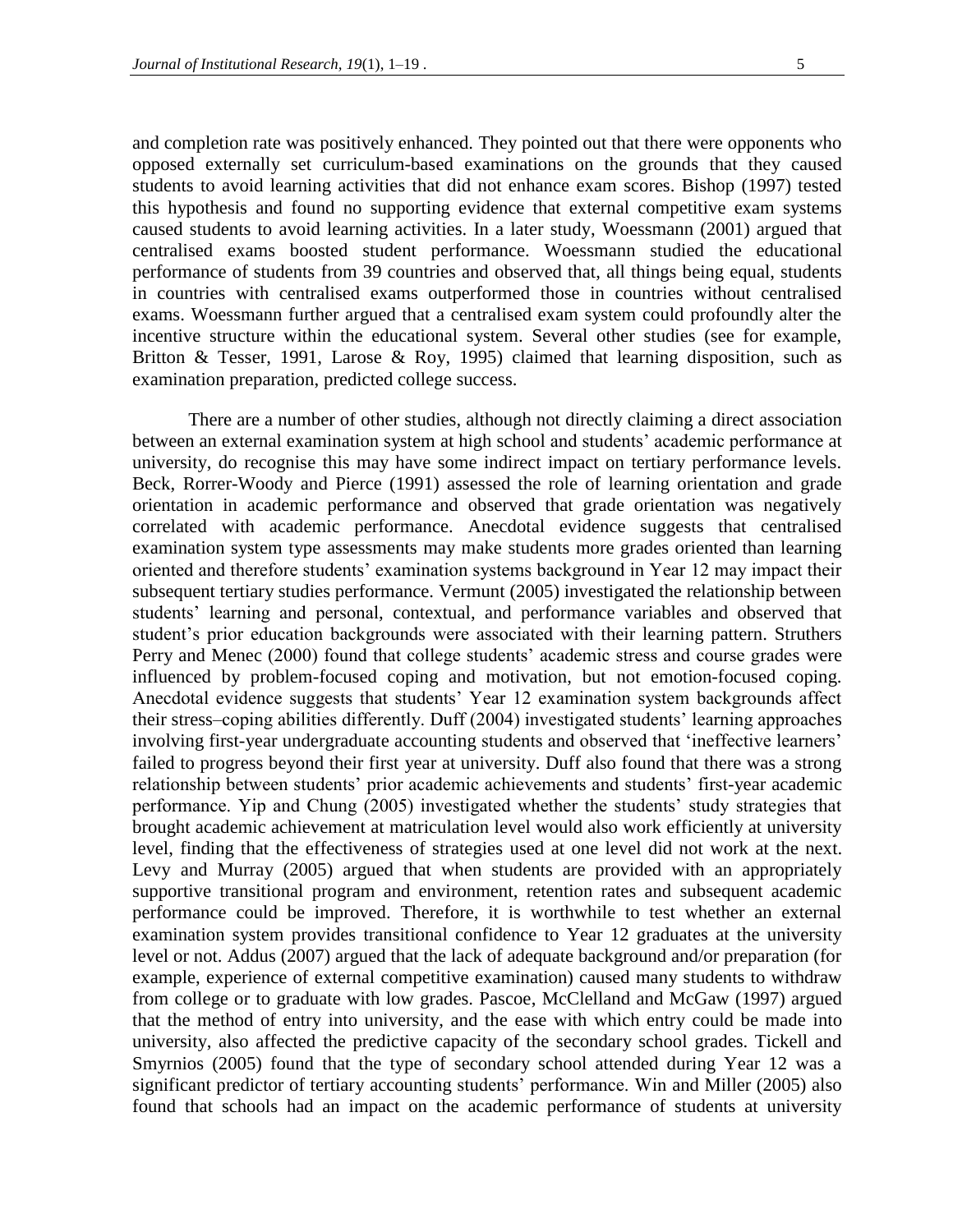beyond the students' own background characteristics. All these studies hint towards a conclusion that students' pre-university educational background and experience may have implications on their further studies at the university level. The following section outlines the Year 12 examinations and assessment systems in Australia. In this section the same question can be raised again—do students processed through the Year 12 external exam systems outperform their counterparts who are processed through non-external exam systems?

### *Assessing Year 12 Students in Australia and the Development of the Hypotheses*

This section describes the assessment methods for student achievements in Australian senior secondary schools and colleges. There are four main methods that are used in assessing Year 12 students' academic achievements in Australia. These are:

- external (state-wide) examinations
- moderated school-based assessment
- school-based assessment (not moderated)
- $\bullet$  external scaling test(s).

In cases where external examination systems are followed, all students studying a subject sit for the same examination, normally at the end of the study period. In cases of moderated school-based assessment, this is done by teachers in schools using a variety of assessment methods and the marks from this process then moderated by various factors including the school groups' performance. In some cases, school-based assessments are not moderated, but while some forms of moderation within the school exist there is no systemwide moderation. The external scaling test is an assessment of general scholastic ability rather than subject-specific tests and is used to rank students on a state-wide basis. In Australia none of the states/territories use a single method of assessment only; they use various combinations of them. Table 1 provides a matrix of the Year 12 assessment systems in Australian states and territories. As shown, Year 12 students from Queensland and the Australian Capital Territory do not experience externally set competitive examinations to finish their Year 12 before moving to higher studies at the university level. (One exception is a private school located in the ACT that follows the NSW Year 12 completion assessment system. This exception has been acknowledged in our database and statistical analysis.) It is expected, therefore, that the study habit strategies of Year 12 completers from the ACT and Queensland would differ from the study habit strategies of Year 12 completers from other Australian states. It is important to note that all these students would face examinations that are similar to externally set examinations when they begin university studies.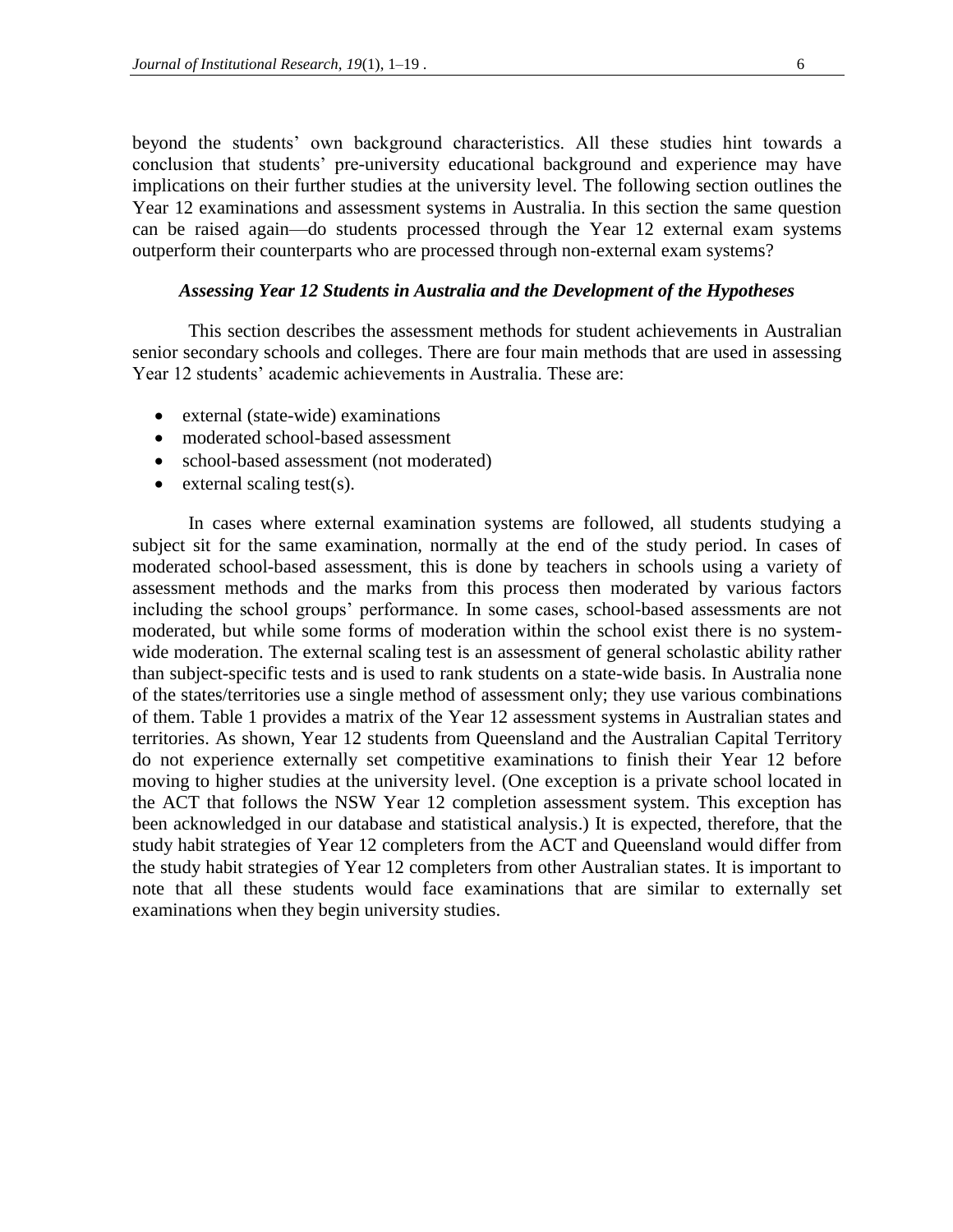| <b>States and Assessment Systems</b>    | ACT |  | NSW NT OLD | SA TAS VIC WA |  |
|-----------------------------------------|-----|--|------------|---------------|--|
| External (state-wide) examination       |     |  |            |               |  |
| Moderated school-based assessment       |     |  |            |               |  |
| School-based assessment (not moderated) |     |  | ✓          |               |  |
| External scaling test $(s)$             |     |  |            |               |  |
|                                         |     |  |            |               |  |

*Year 12 Assessment in Australian States and Territories*

*Source*: New South Wales Board of Studies (2007).

*Note*. ACT = Australian Capital Territory; NSW = New South Wales; NT = Northern Territory; QLD = Queensland; SA = South Australia; TAS = Tasmania; VIC = Victoria; WA  $=$  Western Australia)

Therefore, it is worth exploring whether the students from Queensland and the ACT academically outperform their counterparts from other Australian states and territories at their university-level studies, or vice versa. Based on this discussion a hypothesis has been developed that will be tested in this study:

 H0: Students' higher secondary examination systems background has no impact on their academic performance at the first-year university level.

In addition to the students' experience in externally set examination systems, many other variables also affect their academic performance in their university-level studies. It was mentioned earlier that factors like UAI score, students' enrolment status (part-time or fulltime), gender and so forth may also affect a student's academic performances. If H0 is rejected then we will also test the effect of these variables to seek an explanation of whether the academic performance difference is due to students' experience in externally set examinations or due to other factors such as UAI score, enrolment status and gender.

### *Data Collection and Research Method*

The data used for this study is based on the academic performance of a sample of firstyear students doing core business subjects from a university in the Australian Capital Territory. For the purpose of this study the academic performance is defined as marks obtained by each student in their first-year-level university business subjects. The reason for selecting an ACT university is that it not only receives students who are from the ACT college system (i.e. ACT Year 12 completers) but also students from the neighbouring state of NSW. In this university, all courses and subjects have students from both the ACT and the NSW.

At the first stage of data collection, the marks of each student for the following four first-year core business subjects in semester 1 (S1), 2007 were collected from the respective lecturers in these subjects, code abbreviation is noted in parentheses:

Accounting (ACCT)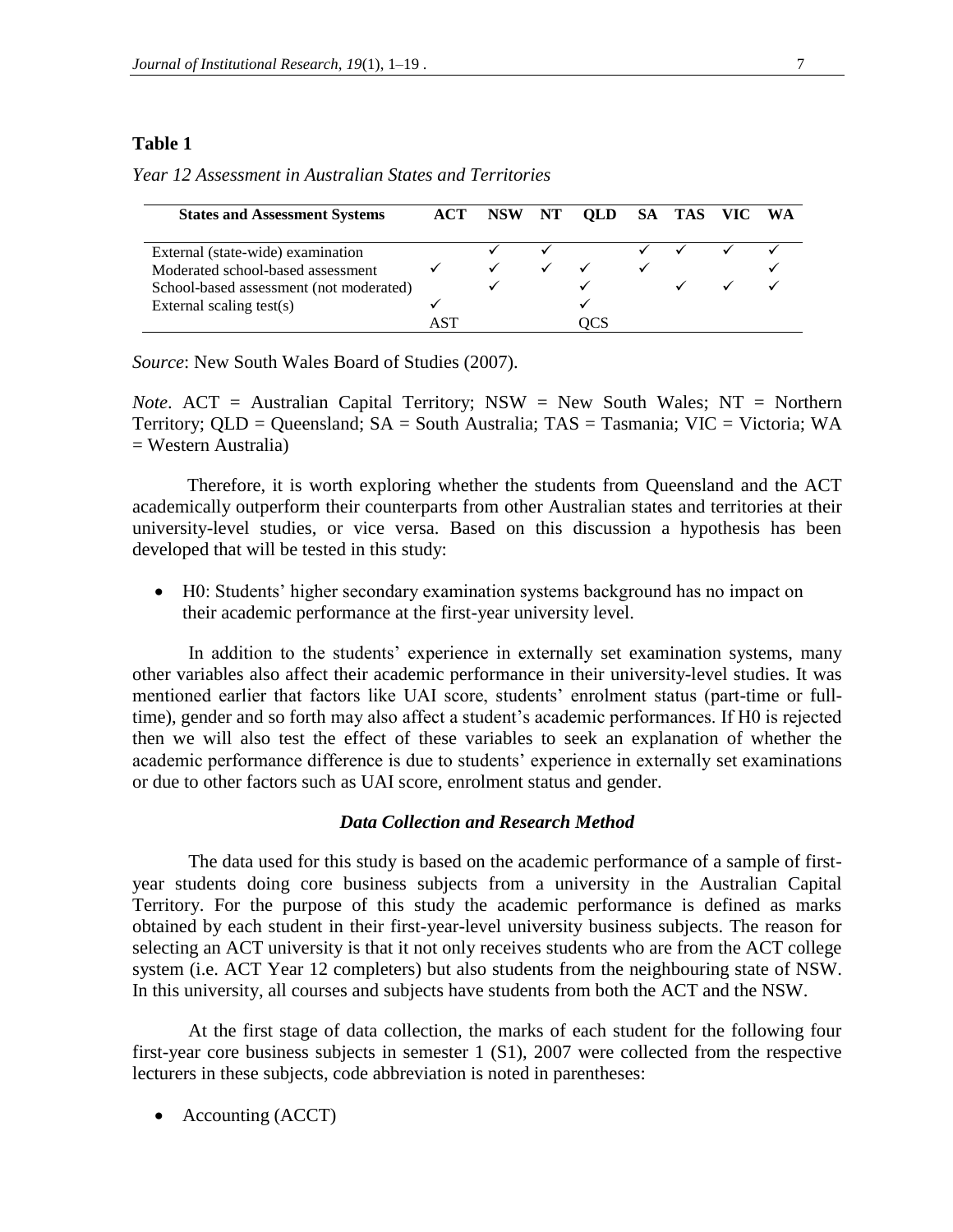- Economics (ECON)
- Management (MGMT)
- Marketing (MARK).

At the second stage, the marks of each student of the abovementioned four first-year business subjects in semester 1 (S1), 2009 were collected and analysed to backup the findings from the dataset of S1, 2007. The S1, 2009 students were a different cohort of students to those of S1, 2007.

We chose these first-year level subjects because they should be strong variables to study the impact of the Year 12 students' examination experience. By the time the students move to their second year of university studies, they have become accustomed to university exam systems and therefore their Year 12 exam experience may not have an impact on their subsequent academic performance at the university level. In our analysis, we used the marks of the four subjects for those students whose exam system background could be identified. Table 2 provides a matrix of the number of students that were included in our database. In all, the analyses were based on 1,192 students.

### **Table 2**

|            | <b>S1, 2007 ACT</b> | <b>S1, 2007 NSW</b> | <b>S1, 2009 ACT</b> | <b>S1, 2009 NSW</b> | <b>Total</b> |
|------------|---------------------|---------------------|---------------------|---------------------|--------------|
|            | (No centralised     | (Centralised)       | (No centralised     | (Centralised        |              |
|            | exam system)        | exam system)        | exam system)        | exam system)        |              |
| Accounting | 111                 | 48                  | 114                 | 60                  | 333          |
| Economics  | 116                 | 39                  | 125                 | 56                  | 336          |
| Management | 91                  | 32                  | 99                  | 36                  | 258          |
| Marketing  | 93                  | 38                  | 89                  | 45                  | 264          |
| Total      | 411                 | 157                 | 427                 | 197                 | 1192         |

*Numbers of Students Used in the Analysis*

In order to facilitate statistical analyses the student results information that were collected were structured using the following steps. At the first step, the marks obtained in subjects were categorised into three groups, pre-final exam assessment marks, final exam marks and total marks. Each subject considered for this study had two major components of assessments. Tables 3 and 4 summarise the assessment criteria of these subjects in S1, 2007 and in S1, 2009.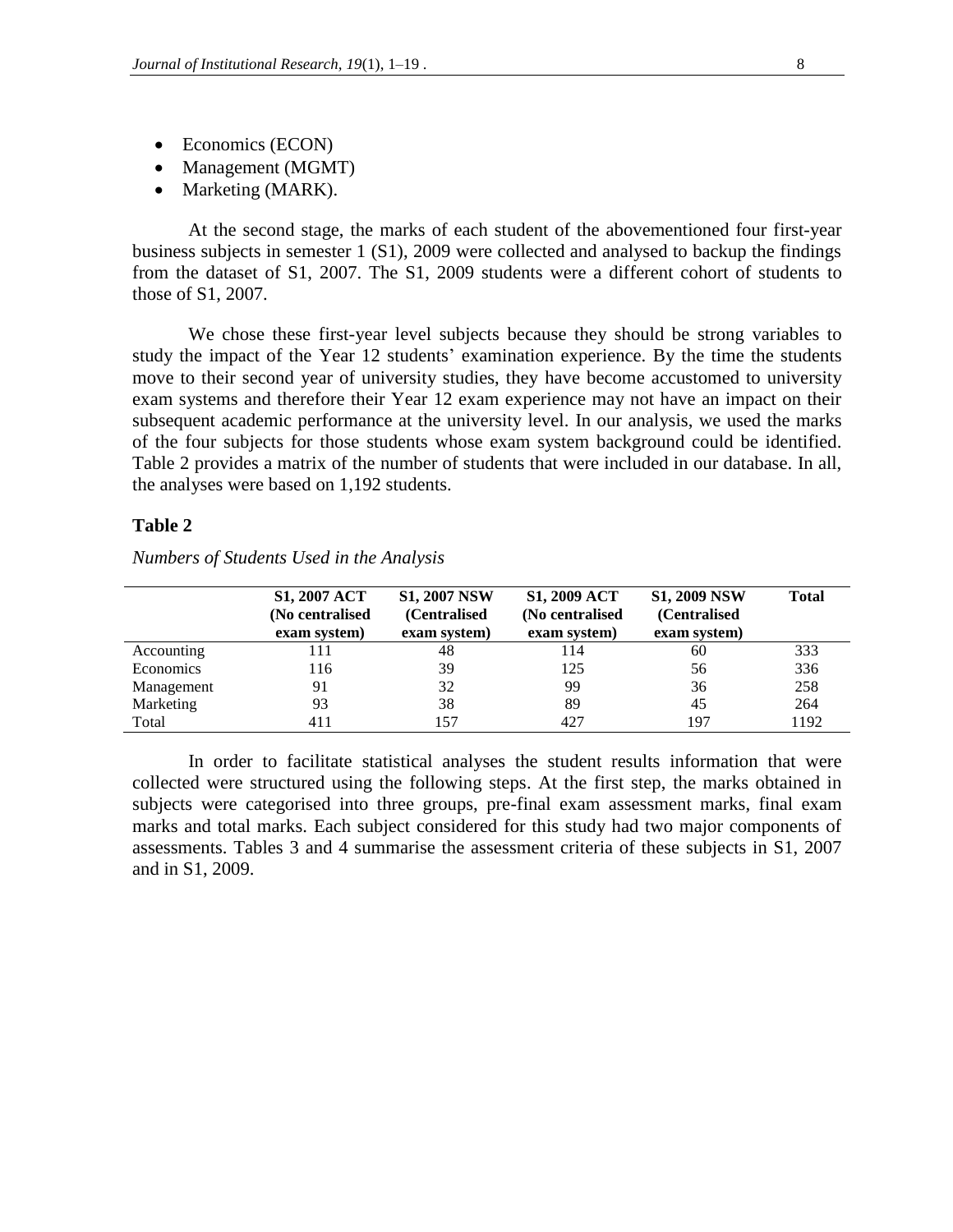|                  | <b>Pre-final Component</b><br><b>Assessment Weight</b> | <b>Total Pre-final</b><br><b>Assessment Weight</b> | <b>Final Exam</b><br><b>Assessment Weight</b> | <b>Total</b> |
|------------------|--------------------------------------------------------|----------------------------------------------------|-----------------------------------------------|--------------|
| Accounting       | Group Presentation 25%<br>Review Test 25%              | 50%                                                | 50%                                           | 100%         |
| <b>Economics</b> | Tutorial Work 20%<br>Review Test 30%                   | 50%                                                | 50%                                           | 100%         |
| Management       | Tutorial Work 10%<br>Group Presentation 30%            | 70%                                                | 30%                                           | 100%         |
| Marketing        | Essay 30%<br>Tutorial Work 10%<br>Other Writings 40%   | 50%                                                | 50%                                           | 100%         |

*Assessment Item Weightings in each Subject (S1, 2007)*

As can be seen in Table 3, the assessments of all subjects involved both final exam and pre-final exam assessment components. However, the weighting of these two components of assessments varied from subject to subject. As all subjects did not have the same examination and non-examination-type assessment criteria we have also tested the academic performances of these two groups of students in their final exam and pre-final exam component assessments to explore whether or not any statistically significant difference existed.

As can be seen in Table 4, the assessments of all subjects under study continued to involve final exam and pre-final exam assessment components in S1, 2009 that were not significantly different from the assessment criteria that were used in S1, 2007.

#### **Table 4**

*Assessment Item Weightings in Each Subject (S1, 2009)*

|            | <b>Pre-final Component</b><br><b>Assessment Weight</b> | <b>Total Pre-final</b><br><b>Assessment Weight</b> | <b>Final Exam</b><br><b>Assessment Weight</b> | <b>Total</b> |
|------------|--------------------------------------------------------|----------------------------------------------------|-----------------------------------------------|--------------|
| Accounting | Group Presentation 25%                                 | 50%                                                | 50%                                           | 100%         |
|            | Review Test 25%                                        |                                                    |                                               |              |
| Economics  | Tutorial hand–in 10%                                   | 50%                                                | 50%                                           | 100%         |
|            | Tutorial presentation 10%                              |                                                    |                                               |              |
|            | Review Test 30%                                        |                                                    |                                               |              |
| Management | Ouiz each week 10%                                     | 70%                                                | 30%                                           | 100%         |
|            | Group Presentation 30%                                 |                                                    |                                               |              |
|            | Essay 30%                                              |                                                    |                                               |              |
| Marketing  | Tutorial hand in 15%                                   | 60%                                                | 40%                                           | 100%         |
|            | Group presentation 10%                                 |                                                    |                                               |              |
|            | Other Writings 35%                                     |                                                    |                                               |              |

At the second step, students in each subject were categorised into two groups based on the Year 12 exam background. The groups were as follows:

- Group 1: Year 12 graduates from the ACT and Queensland
- Group 2: Year 12 graduates from other Australian states.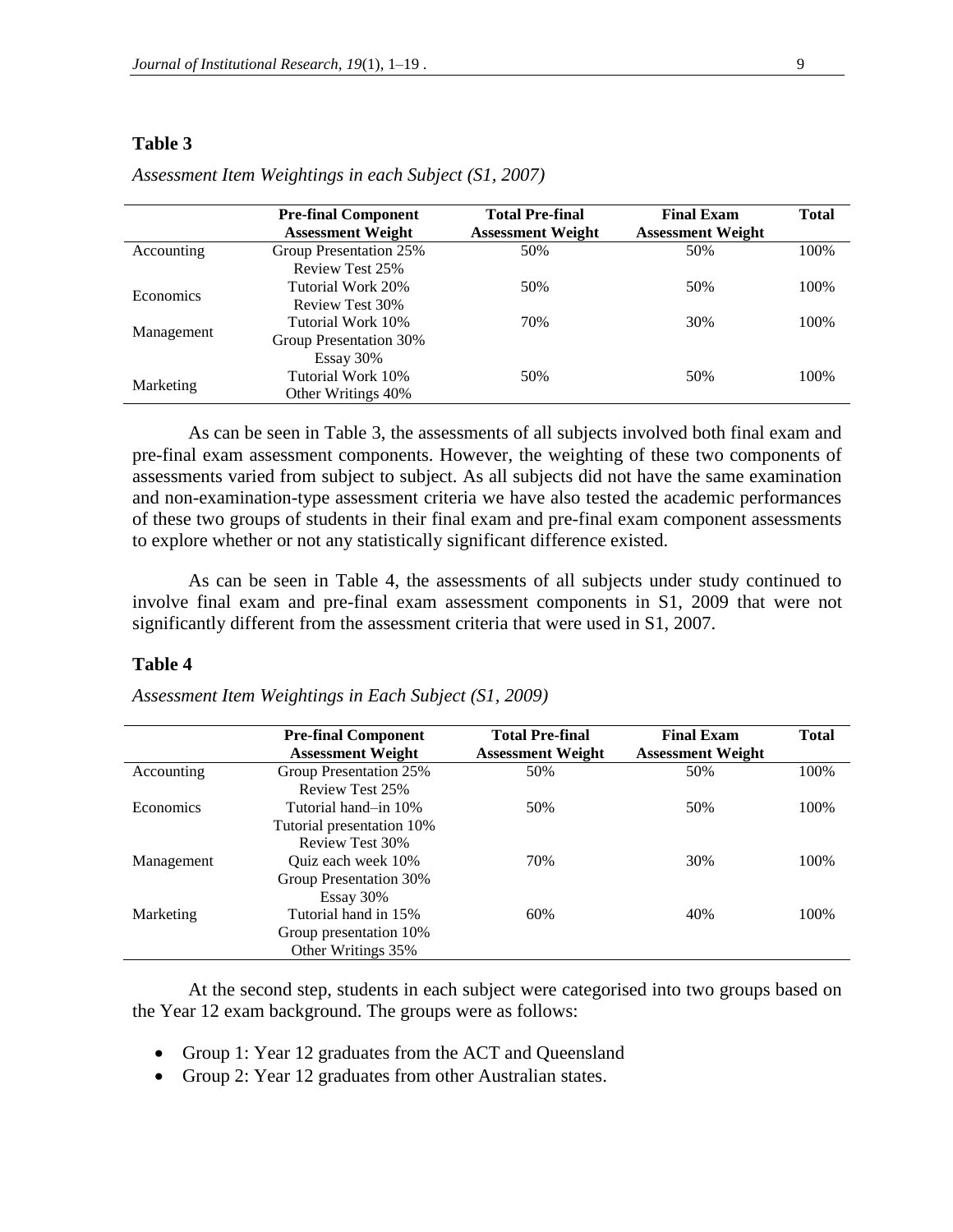Statistical tests were administered to find out whether there was a significant difference or equality between pre-final exam assessment marks, final exam marks and total marks of these two groups of students in S1, 2007 and in S1, 2009 in each subject separately. We conducted three statistical analyses.

Firstly, we used the Student's *t* test, as it is commonly used and very powerful for comparing means for two independent samples of marks. The conditions for using the test were met; the sample sizes of the groups of students for the four subjects were all large enough and all the marks of the groups of students were examined and found to follow a normal distribution. Because of the hypothesis of testing equality/difference between the two means for the two groups we chose to use a two-tailed test. We chose mainly a significance level of.05 as it is widely used, and also of.01 when suitable. The *t* test helped us to check the equality of the means of the academic performances of the two groups of students, that is, students coming from an externally set Year 12 competitive exam background and students coming from a Year 12 school/college-based assessment background. We tested the equality of means of the marks of these two groups of students in three substeps:

- Substep 1: Equality/Difference of the means of the pre-final exam assessment marks in each subject.
- Substep 2: Equality/Difference of the means of the final exam component marks in each subject.
- Substep 3: Equality/Difference of means of the total marks in each subject.
- Substep 4: Repeating three steps above for the whole sample (four subjects together) in the two years.

Secondly, we determined the proportion of pass rates in each subject for these two groups of students. For the determination of proportion of pass or fail rates we determined the fact that a student obtained a pass in a subject if he or she completed all assessments in that subject and obtained fifty or more marks out of a total mark of one hundred. We conducted a z test, commonly used for testing equality/difference of two proportions for two populations. Finally, we conducted a regression analysis to determine the effect of other variables such as UAI score, students' enrolment status and gender etc. on the academic performance of the students in our database.

### **Results and Discussion**

The test results from our study are presented in Tables 5 to 15 below. Tables 5–10 present the results of difference in means test. Tables 11 and 12 present the results of the z test and Tables 13–15 present regression results.

Tables 5 and 6 provide the difference/equality of the academic performances of these two groups of students (students coming from the ACT Year 12 background and students coming from the NSW Year 12 backgrounds) in their pre-final assessment components in each of the first-year level business subjects in S1, 2007 and in S2, 2009.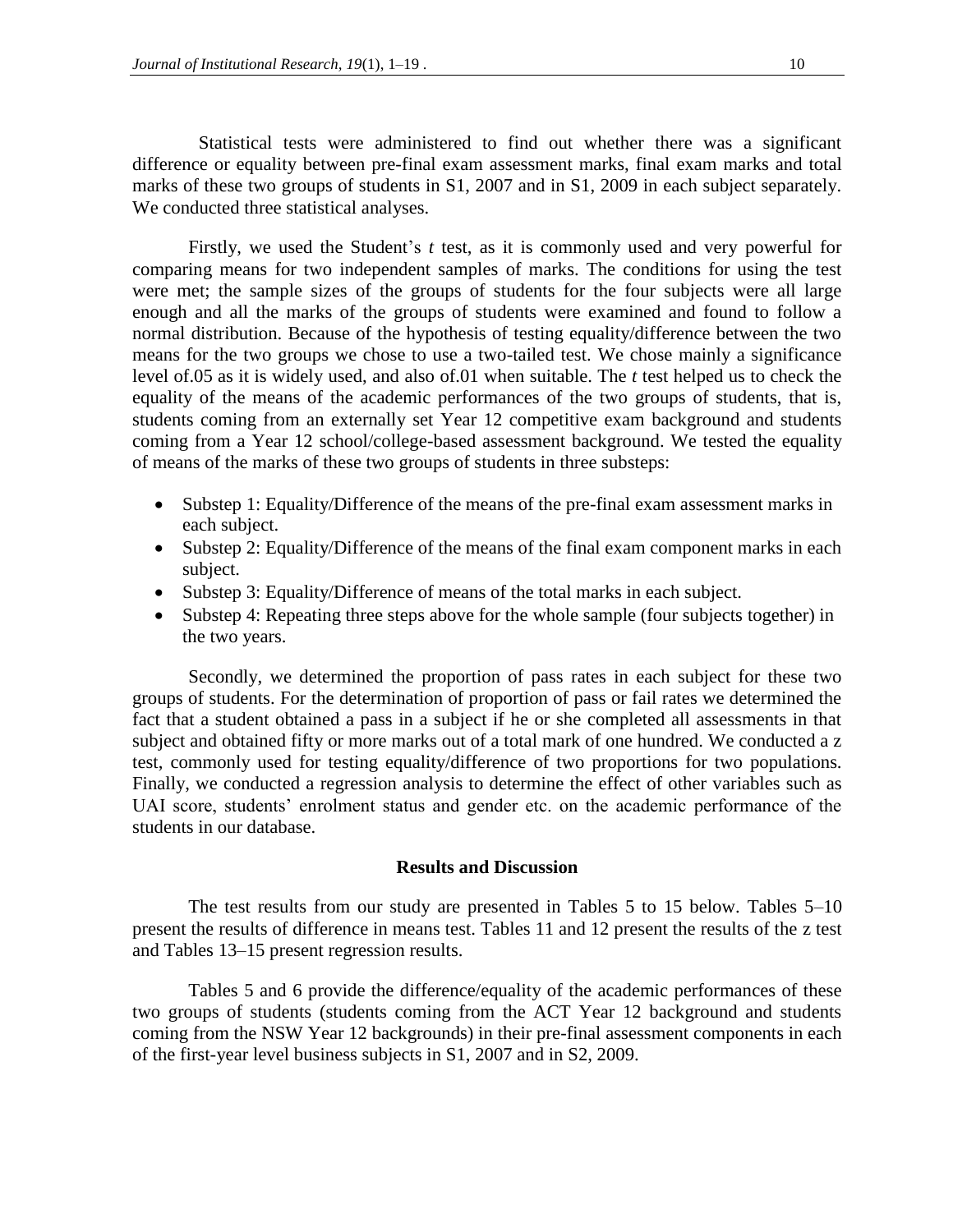|                             |          |                           |                                  |                                        |          | <b>Bounds for 95%</b><br>confidence interval |
|-----------------------------|----------|---------------------------|----------------------------------|----------------------------------------|----------|----------------------------------------------|
| <b>Hypothesis</b>           | value    | $\boldsymbol{p}$<br>value | <b>Mean</b><br><b>Difference</b> | <b>Std. Error</b><br><b>Difference</b> | Lower    | <b>Upper</b>                                 |
| H <sub>1</sub> , ACCT       | 0.717    | .475                      | 0.497                            | 0.694                                  | $-0.873$ | 1.868                                        |
| H <sub>1</sub> , ECON       | 1.950    | .053                      | 1.997                            | 1.024                                  | $-0.026$ | 4.020                                        |
| H <sub>1</sub> , MGMT       | $-0.186$ | .853                      | $-0.347$                         | 1.862                                  | $-4.034$ | 3.341                                        |
| H <sub>1</sub> , MARK       | $-0.452$ | .652                      | $-0.413$                         | 0.915                                  | $-2.224$ | 1.397                                        |
| H <sub>1</sub> . Four units | 0.811    | .417                      | 0.616                            | 0.759                                  | $-0.875$ | 2.107                                        |

*Test Results: Equality/Difference of Pre-final Assessment Component Marks, S1, 2007*

### **Table 6**

*Test Results: Equality/Difference of Pre-final Assessment Component Marks, S1, 2009*

|                             |       |            |                           |                                        | <b>Bounds for 95%</b><br>confidence interval |              |
|-----------------------------|-------|------------|---------------------------|----------------------------------------|----------------------------------------------|--------------|
| <b>Hypothesis</b>           | value | p<br>value | Mean<br><b>Difference</b> | <b>Std. Error</b><br><b>Difference</b> | Lower                                        | <b>Upper</b> |
| H <sub>1</sub> , ACCT       | 1.357 | .176       | 0.588                     | 0.433                                  | $-0.267$                                     | 1.444        |
| H <sub>1</sub> , ECON       | 0.826 | .410       | 0.624                     | 0.756                                  | $-0.867$                                     | 2.115        |
| H <sub>1</sub> , MGMT       | 2.368 | .019       | 2.747                     | 1.160                                  | 0.452                                        | 5.043        |
| H <sub>1</sub> , MARK       | 0.940 | .349       | 1.353                     | 1.440                                  | $-1.496$                                     | 4.202        |
| H <sub>1</sub> . Four units | 1.554 | .121       | 1.752                     | 1.127                                  | $-0.462$                                     | 3.965        |

The results show that there was no significant difference in the average performance of students from continuous and external high school backgrounds, except in only one case. Students from a continuous background had a higher average score in the pre-final assessment in Introduction to Management in 2009, although this result was just significant at the 5% level.

Tables 7 and 8 provide the results testing for significant differences in the average performance of the students in the final exam components in each subject. In this comparison of means, the only statistically significant difference was in favour of the students from external backgrounds in the Introduction to Marketing exam in 2007.

### **Table 7**

*Test Results: Equality/Difference of Final Examination Component Marks, S1, 2007*

|                                                |          |            |                           |                                        | <b>Bounds for 95%</b><br>confidence interval |              |
|------------------------------------------------|----------|------------|---------------------------|----------------------------------------|----------------------------------------------|--------------|
| <b>Hypothesis</b>                              | value    | p<br>value | Mean<br><b>Difference</b> | <b>Std. Error</b><br><b>Difference</b> | Lower                                        | <b>Upper</b> |
| H <sub>2</sub> , ACCT                          | 0.901    | .369       | 1.268                     | 1.408                                  | $-1.512$                                     | 4.048        |
| H <sub>2</sub> , ECON                          | 1.150    | .252       | 1.462                     | 1.272                                  | $-1.050$                                     | 3.974        |
| H <sub>2</sub> , M <sub>G</sub> M <sub>T</sub> | $-1.605$ | .111       | $-2.127$                  | 1.326                                  | $-4.752$                                     | 0.497        |
| H <sub>2</sub> , MARK                          | $-2.402$ | .018       | $-2.924$                  | 1.217                                  | $-5.332$                                     | $-0.516$     |
| H <sub>1</sub> . Four units                    | $-0.705$ | .481       | $-0.536$                  | 0.760                                  | $-2.030$                                     | 0.957        |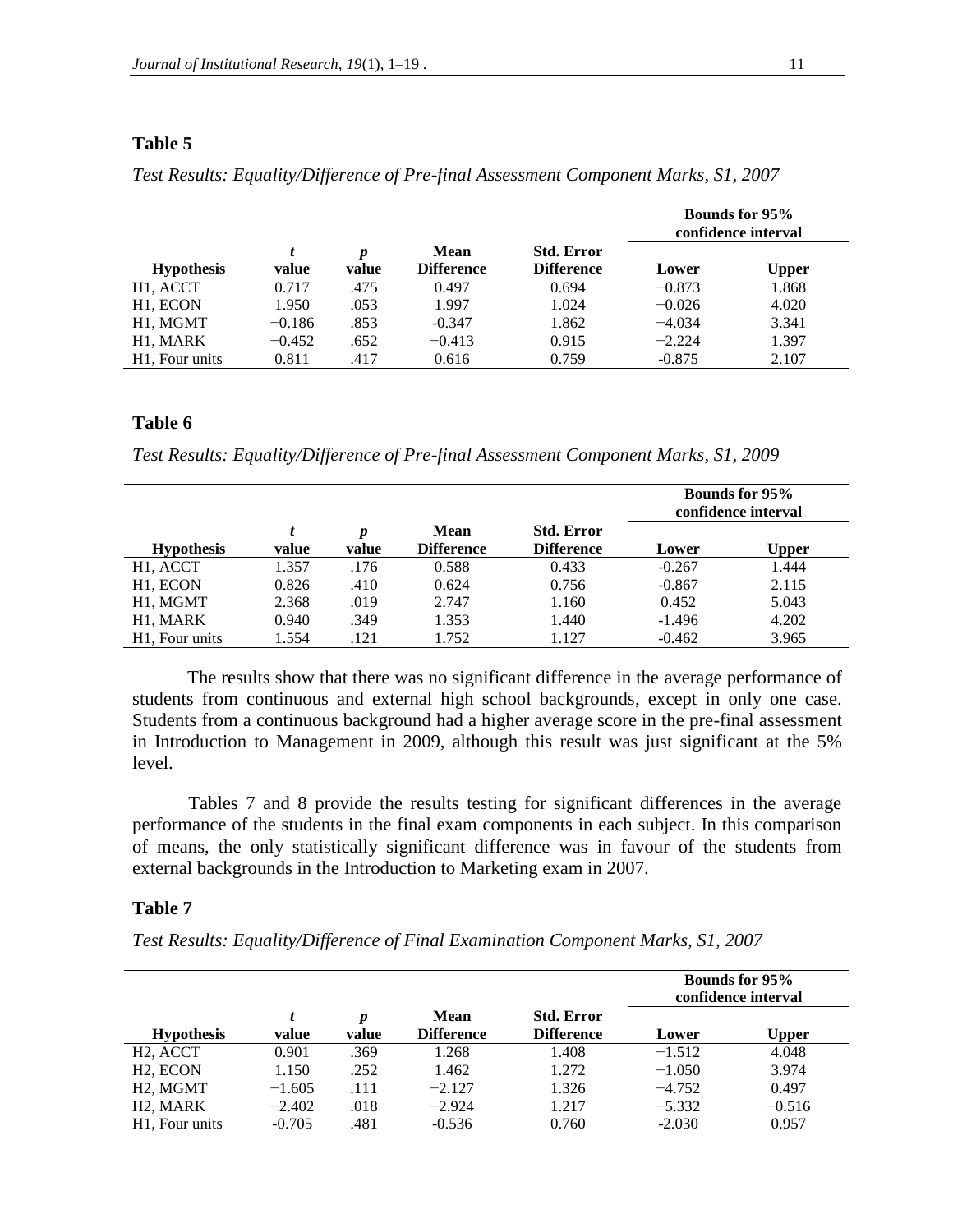|                                   |          |            |                           |                                        |          | <b>Bounds for 95% confidence</b><br>interval |
|-----------------------------------|----------|------------|---------------------------|----------------------------------------|----------|----------------------------------------------|
| <b>Hypothesis</b>                 | value    | p<br>value | Mean<br><b>Difference</b> | <b>Std. Error</b><br><b>Difference</b> | Lower    | <b>Upper</b>                                 |
| H <sub>2</sub> , ACCT             | $-0.283$ | .777       | $-0.467$                  | 1.647                                  | $-3.718$ | 2.784                                        |
| H <sub>2</sub> . ECON             | $-0.007$ | .994       | $-0.014$                  | 1.927                                  | $-3.817$ | 3.789                                        |
| H <sub>2</sub> . M <sub>GMT</sub> | $-0.788$ | .432       | $-0.997$                  | 1.265                                  | $-3.500$ | 1.505                                        |
| H <sub>2</sub> . MARK             | $-1.208$ | .229       | $-1.046$                  | 0.866                                  | $-2.760$ | 0.667                                        |
| H <sub>1</sub> . Four units       | $-0.812$ | .417       | $-0.946$                  | 1.165                                  | $-3.234$ | 1.342                                        |

*Test Results: Equality/Difference of Final Examination Component Marks, S1, 2009*

Tables 9 and 10 present the results for a comparison of mean scores overall in the four subjects in 2007 and 2009. The differences were insignificant for all the subjects except for Introduction to Economics in 2007 where students with a continuous background had higher average grades, although the difference was barely significant at the 5% level.

#### **Table 9**

*Test Results: Equality/Difference of Total Marks in Subjects, Semester 1, 2007*

|                             |          |            |                                  |                                        | <b>Bounds for 95% confidence</b><br>interval |       |
|-----------------------------|----------|------------|----------------------------------|----------------------------------------|----------------------------------------------|-------|
| <b>Hypothesis</b>           | value    | p<br>value | <b>Mean</b><br><b>Difference</b> | <b>Std. Error</b><br><b>Difference</b> | Lower                                        | Upper |
| H <sub>3</sub> , ACCT       | 0.953    | .342       | 1.753                            | 1.839                                  | $-1.879$                                     | 5.385 |
| H <sub>3</sub> , ECON       | 1.958    | .052       | 3.896                            | 1.990                                  | $-0.036$                                     | 7.827 |
| H <sub>3</sub> , MGMT       | $-0.868$ | .387       | $-2.474$                         | 2.852                                  | $-8.120$                                     | 3.172 |
| H <sub>3</sub> , MARK       | $-1.781$ | .077       | $-3.332$                         | 1.871                                  | $-7.033$                                     | 0.369 |
| H <sub>1</sub> . Four units | 0.182    | .855       | 0.201                            | 1.104                                  | $-1.966$                                     | 2.367 |

### **Table 10**

*Test Results: Equality/Difference of Total Marks in Subjects, Semester 1, 2009*

|                             |       |            |                           |                                        | <b>Bounds for 95% confidence</b><br>interval |              |
|-----------------------------|-------|------------|---------------------------|----------------------------------------|----------------------------------------------|--------------|
| <b>Hypothesis</b>           | value | p<br>value | Mean<br><b>Difference</b> | <b>Std. Error</b><br><b>Difference</b> | Lower                                        | <b>Upper</b> |
| H <sub>3</sub> , ACCT       | 0.062 | .950       | 0.111                     | 1.777                                  | $-3.397$                                     | 3.619        |
| H <sub>3</sub> , ECON       | 0.258 | .797       | 0.610                     | 2.363                                  | $-4.052$                                     | 5.272        |
| H3, MGMT                    | 0.840 | .403       | 1.750                     | 2.084                                  | $-2.373$                                     | 5.873        |
| H3, MARK                    | 0.160 | .873       | 0.307                     | 1.920                                  | $-3.492$                                     | 4.105        |
| H <sub>1</sub> . Four units | 0.759 | .448       | 0.803                     | 1.058                                  | $-1.274$                                     | 2.881        |

In summary, the results of a comparison of average scores for students from a continuous or external background presented in Tables 5–10 do not suggest that there are major differences in performance in either the assessment conducted during the semester, such as presentations and assignments, or in the final exam. Where there were differences, they favoured students from a continuous high school assessment background in all but one instance—performance in the final exam in Introduction to Marketing. These simple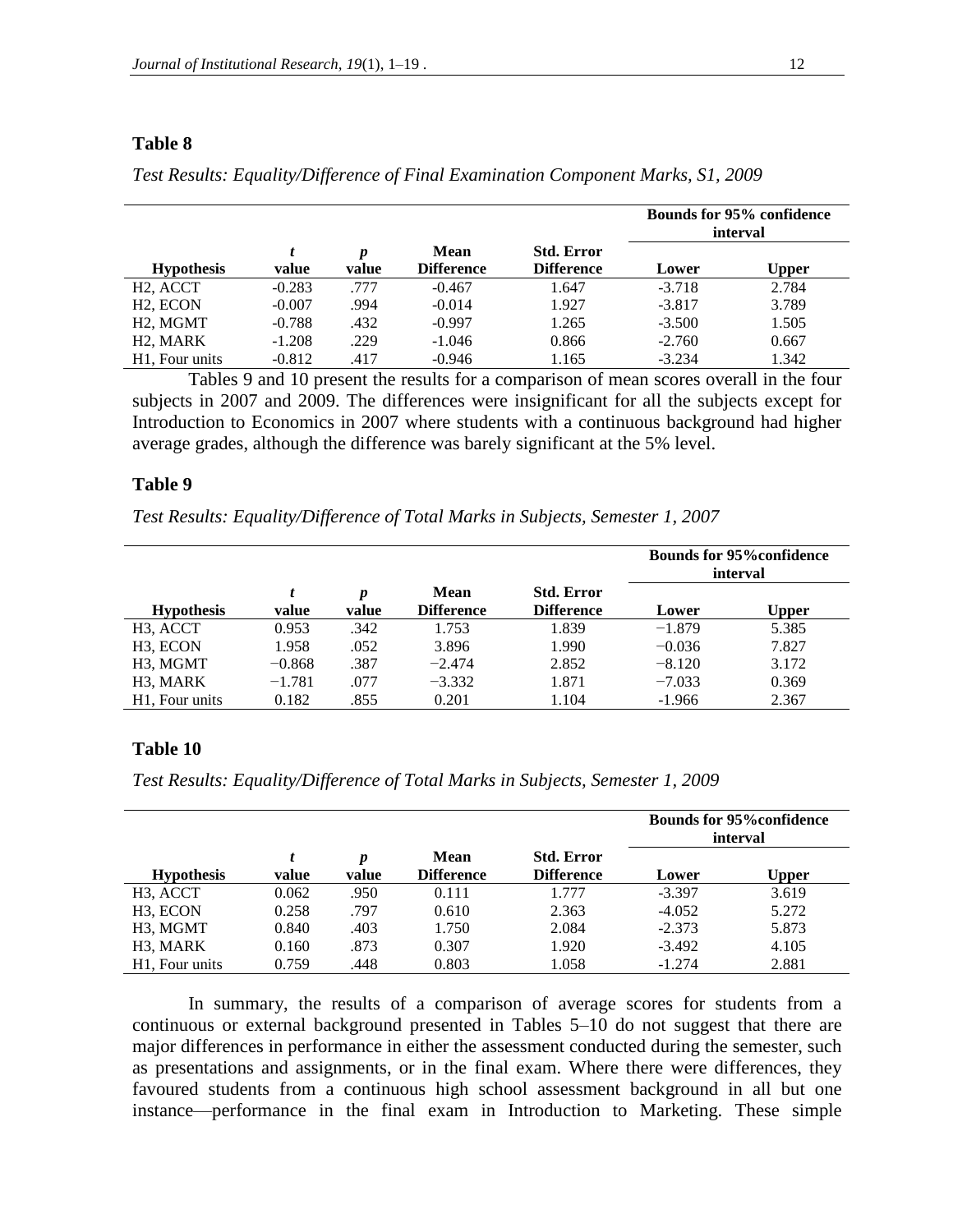comparisons of mean scores do not support the arguments outlined at the beginning of the article that continuous assessment does not prepare students to learn at university. It could be argued the fact that today's Australian university assessment regimes are similar in structure to the continuous assessment methods as used in the ACT and Queensland schools and so students who have studied under these secondary school systems are in fact better prepared for their future university studies in this country.

Tables 11 and 12 provide the statistical test results of the pass rates of these two groups of students in S1, 2007 and S1, 2009 in each subject.

### **Table 11**

*Test Result: Equality/Difference of the Proportion of Pass Rates in Each Subject, S1, 2007*

|             | z test value | <i>p</i> value |          | <b>Bounds for 95%</b><br>confidence interval |
|-------------|--------------|----------------|----------|----------------------------------------------|
|             |              |                | Lower    | Upper                                        |
| <b>ACCT</b> | $-0.346$     | .729           | $-0.132$ | 0.091                                        |
| <b>ECON</b> | 0.993        | .321           | $-0.060$ | 0.161                                        |
| <b>MGMT</b> | 0.000        | 1.000          | 0.000    | 0.000                                        |
| <b>MARK</b> | $-1.614$     | .107           | $-0.228$ | 0.004                                        |

#### **Table 12**

*Test Result: Equality/Difference of the Proportion of Pass Rates in Each Subject, S1, 2009*

|             |              |       | <b>Bounds for 95%</b><br>confidence interval |              |  |
|-------------|--------------|-------|----------------------------------------------|--------------|--|
|             | z test value | value | Lower                                        | <b>Upper</b> |  |
| <b>ACCT</b> | 0.025        | 0.980 | $-0.043$                                     | 0.059        |  |
| <b>ECON</b> | 0.194        | 0.846 | 0.016                                        | 0.122        |  |
| <b>MGMT</b> | 0.256        | 0.798 | 0.028                                        | 0.136        |  |
| <b>MARK</b> | $-0.093$     | 0.926 | $-0.074$                                     | 0.022        |  |

As can be seen from the analyses provided in Tables 11 and 12, the *p* values of the differences in the proportion of pass rates in each subject are larger than.05 in both 2007 and 2009. Therefore, it can be said that the pass rates of these two groups of students in each subject are virtually the same. This means that the null hypothesis cannot be rejected by us at the level of 5%. Therefore, it can be claimed that students' Year 12 examination systems background has no impact on the academic performance of university students at the first-year level business subjects at this university.

Tables 13–15 present the regression results on the determinants of grades in pre-exam assessment, exam assessment and the total for the whole sample in the two years for which data was collected, 2007 and 2009. The variable of interest for this study is 'ACT' which takes the value of 1 for students who undertook their Year 12 in the ACT. The other explanatory variables acting as control variables include age, gender (takes a value of 1 for females), fulltime or part-time load (1 for full-timers), maths background (1 for those who did maths at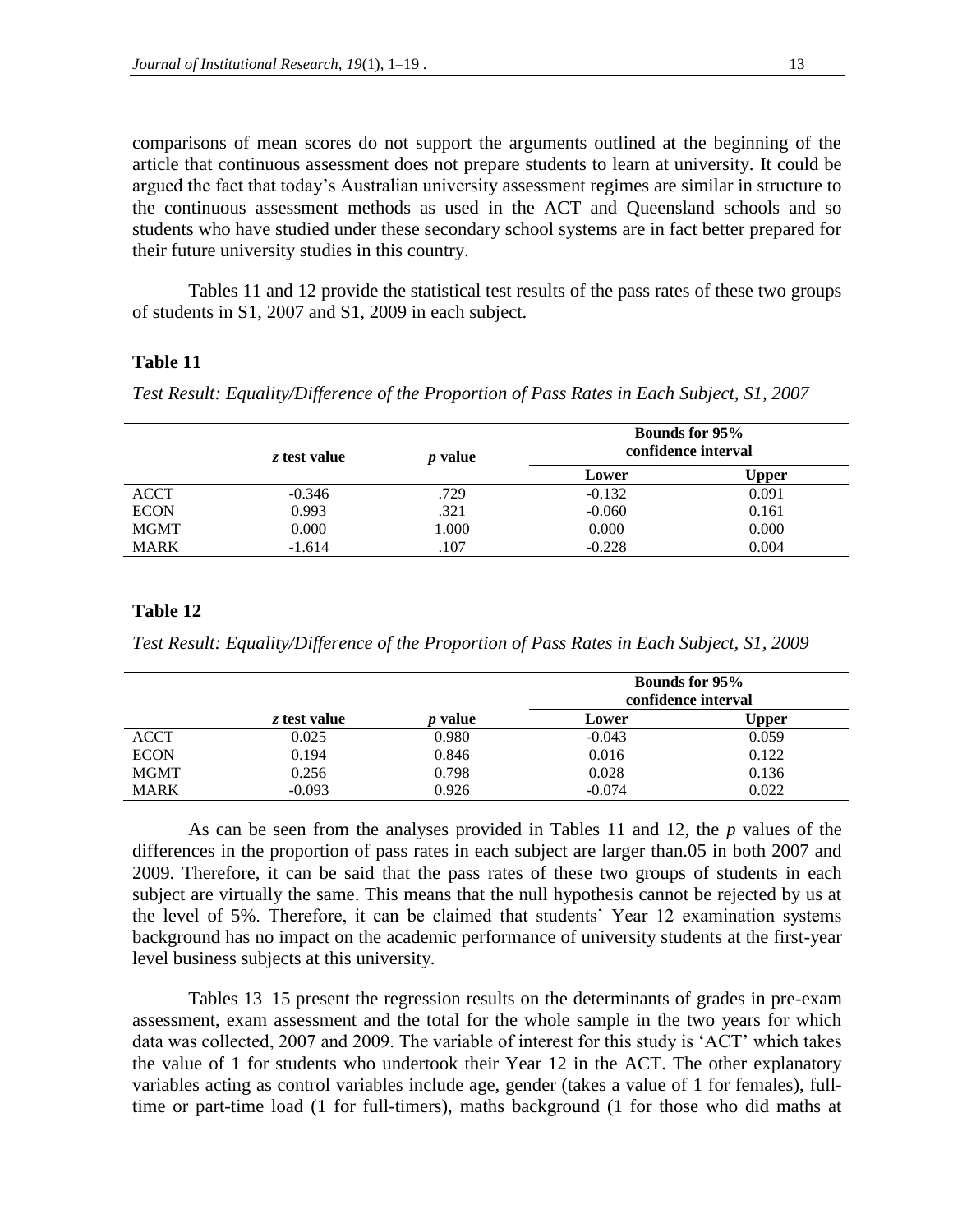school), UAI and dummies for the three subjects other than Accounting for Managers, that is Economics, Management and Marketing.

# **Table 13**

*Determinants of Grade in Pre-exam Assessment*

|                | 2007              | 2009               |
|----------------|-------------------|--------------------|
| Constant       | $30.69(2.35)$ *** | $14.21 (3.13)$ *** |
| Gender         | $1.59(0.50)$ ***  | $1.87(0.44)$ ***   |
| Age            | $0.15(0.07)$ **   | $-0.02(0.13)$      |
| Load           | 0.30(0.80)        | $1.42(0.55)*$      |
| ACT            | 0.61(0.57)        | $1.13(0.46)$ *     |
| <b>UAI</b>     | $0.02(0.01)$ **   | 0.02(0.02)         |
| Maths          | $-0.32(0.77)$     | 1.44(0.75)         |
| Economics      | $-3.15(0.67)$ *** | $-5.56(0.57)$ ***  |
| Management     | $10.71(0.71)$ *** | $20.61(0.62)$ ***  |
| Marketing      | $-3.07(0.70)$ *** | $20.42(0.62)$ ***  |
| $\mathbb{R}^2$ | 0.47              | 0.84               |

*Note:* \* \* \*, \* \*, \* indicate significance at the 0.1, 1, and 5% level, respectively.

Table 13 reports the results for the determinants of pre-exam marks. Holding everything else constant, there was no statistically significant difference found in 2007, but students from ACT system did record higher grades than students from other systems in 2009. The subject dummies were significant in each year with students in Economics, Management and Marketing. In 2007, those students with a higher UAI and older students had higher grades. Females and full-time students had higher grades in both years.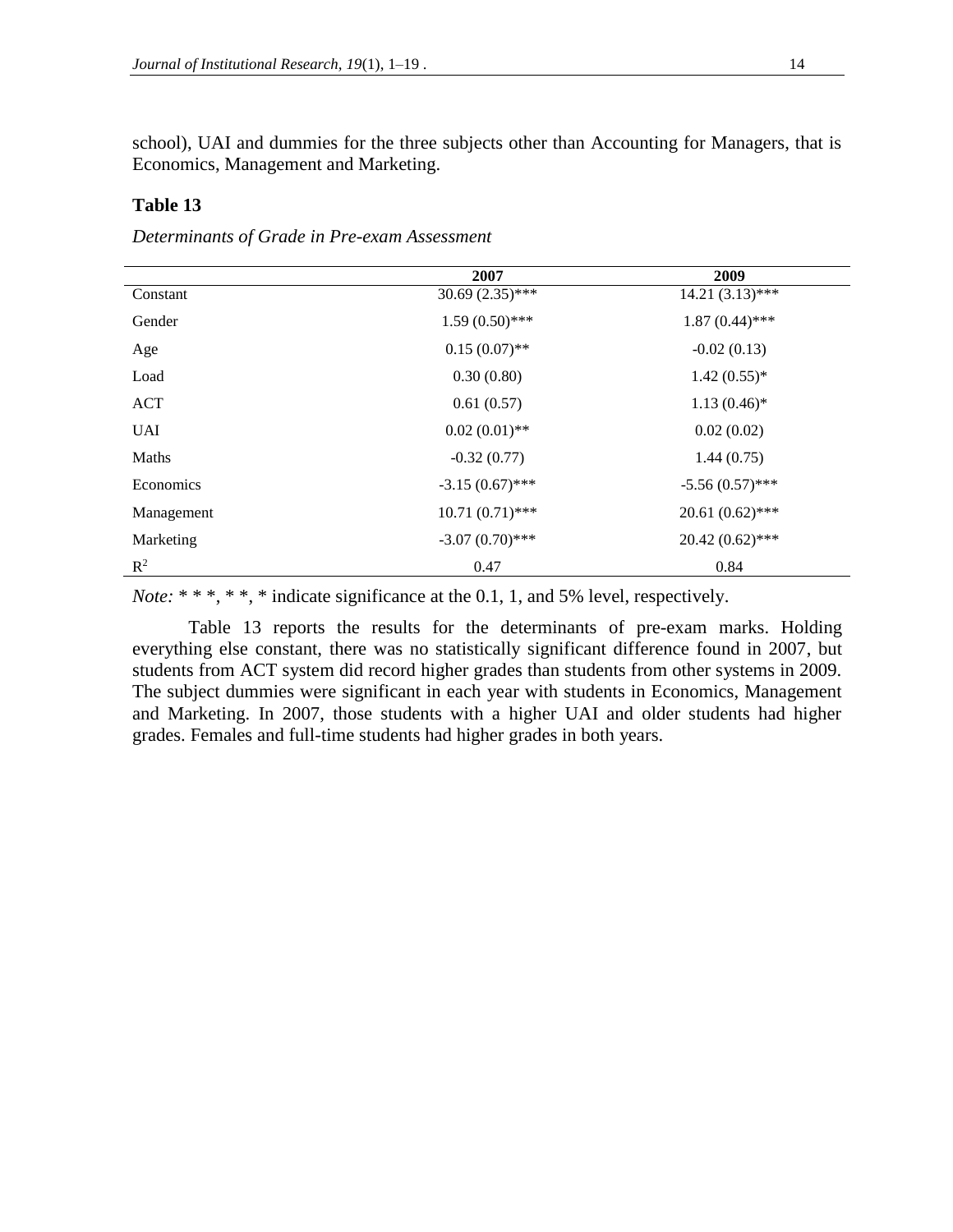|                | 2007               | 2009               |
|----------------|--------------------|--------------------|
| Constant       | $20.61(2.77)$ ***  | 28.01 (5.28)***    |
| Gender         | $2.07(0.59)$ ***   | $1.94(0.74)$ ***   |
| Age            | $0.15(0.09)*$      | $-0.14(0.22)$      |
| Load           | $-0.52(0.94)$      | $3.28(0.93)$ ***   |
| ACT            | $-0.40(0.67)$      | $-0.71(0.78)$      |
| <b>UAI</b>     | $0.04(0.01)$ ***   | $0.09(0.03)$ ***   |
| Maths          | 1.26(0.90)         | $3.49(1.26)$ ***   |
| Economics      | $-1.10(0.79)$      | $8.20(0.96)$ ***   |
| Management     | $-10.51(0.84)$ *** | $-15.10(1.04)$ *** |
| Marketing      | $-5.07(0.82)$ ***  | $-14.95(1.04)$ *** |
| R <sub>2</sub> | 0.28               | 0.57               |

*Determinants of Grade in Exam Assessment*

*Note: \* \* \*, \* \*, \** indicate significance at the 0.1, 1, and 5% level, respectively.

Table 14 reports the results for the determinants of exam grades. In this case, the difference in assessment systems between the ACT and elsewhere might be expected to produce lower results for ACT students who had less practice with large formal exams. But this was not the case. Holding everything else constant, there was no statistically significant difference found across the two years. Students with higher UAIs recorded higher exam grades in both years. Students in Management and Marketing had higher grades on average than students in Accounting.

# **Table 15**

|                | 2007              | 2009              |
|----------------|-------------------|-------------------|
| Constant       | $52.15(4.40)$ *** | $42.22(6.83)$ *** |
| Gender         | $3.67(0.94)$ ***  | $3.81(0.95)$ ***  |
| Age            | $0.30(0.14)$ **   | $-0.16(0.28)$     |
| Load           | $-0.15(1.50)$     | $4.70(1.21)$ ***  |
| <b>ACT</b>     | 0.32(1.06)        | 0.42(1.00)        |
| <b>UAI</b>     | $0.06(0.02)$ ***  | $0.11(0.04)$ ***  |
| Maths          | 0.94(1.44)        | $4.93(1.63)$ ***  |
| Economics      | $-3.91(1.25)$ *** | $2.66(1.24)$ **   |
| Management     | 0.22(1.33)        | $5.53(1.35)$ ***  |
| Marketing      | $-8.12(1.31)$ *** | $5.49(1.35)$ ***  |
| R <sub>2</sub> | 0.13              | 0.12              |

*Determinants of Total Grade*

*Note:* \* \* \*, \* \*, \* indicate significance at the 0.1, 1, and 5% level, respectively.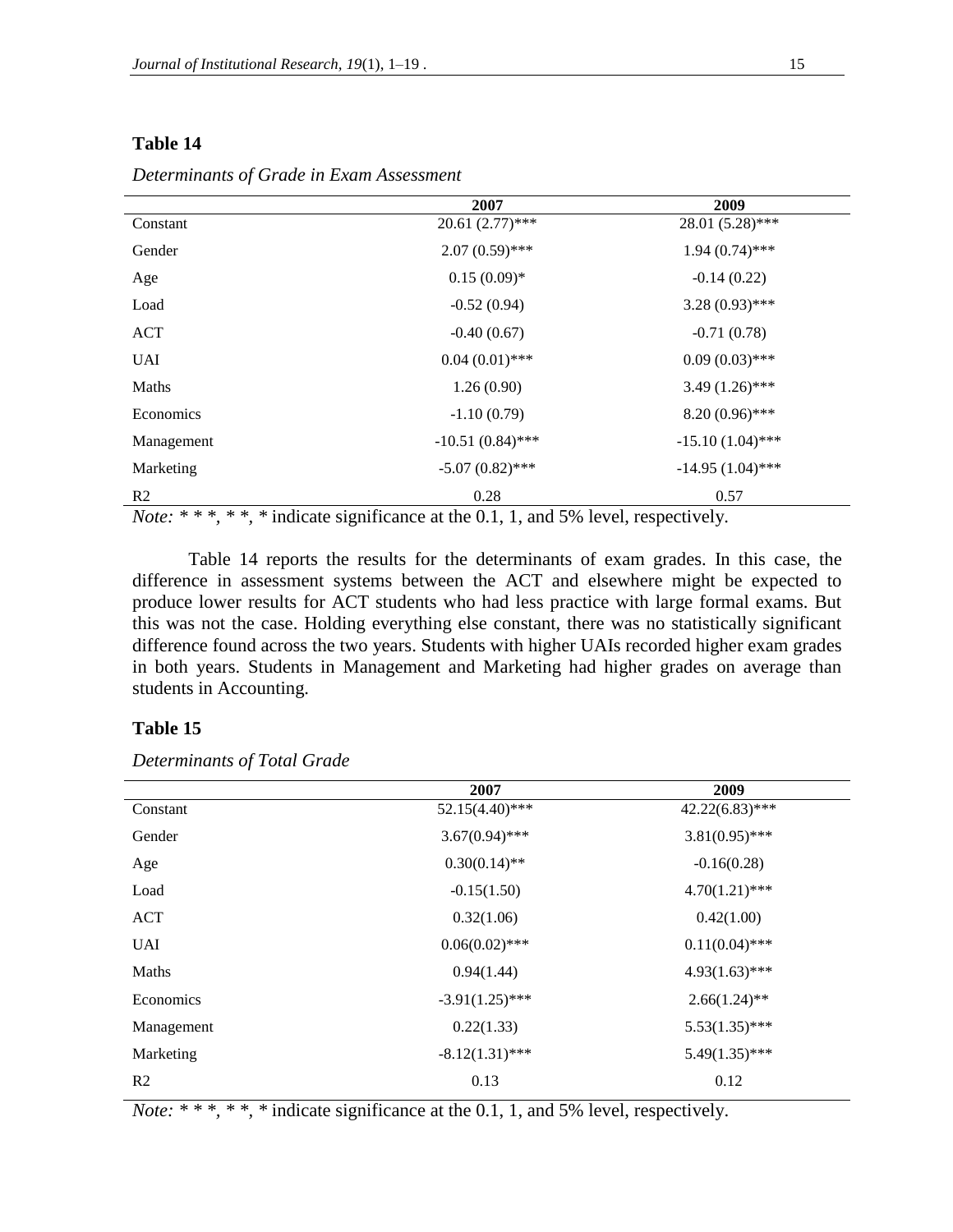The results reported in Table 15 combine both pre-exam and exam grades. There was no statistically significant difference between students from the ACT and other systems. The difference in pre-exam performance found in 2009 was not sufficient to create a statistically significant difference in the overall mark. In both years female students had higher grades than male students. Grades also differed in significant ways between subjects but there was not a consistent pattern over the two years for which we have data.

### **Conclusion and Direction for Future Research**

This study empirically tested the association between the externally set competitive examination experience of Year 12 completers and their academic performance at the university level. This is a debatable issue in Australia as the educational institutions who have, and are, currently investigating adopting these different assessment systems are claiming superiorities over each other's assessment systems. As has been quoted earlier, the previous (2007) Federal Minister for Education in Australia threatened to cut back federal funding for those states and territories that did not follow the assessment system of externally set competitive exams for Year 12 students, claiming that the method of assessment was superior to the school/college-based assessment system. If either of the assessment systems is superior to the other, then it is expected that the superiority should reflect students' subsequent academic performances at their tertiary-level studies. That is, if the externally set competitive exam system is superior to the school/college-based assessment system, then tertiary students, having the experience of an externally set Year 12 examination system, should outperform their counterparts who have no such experience, and vice versa. Empirical evidence that has been provided in this study suggests that students' background in the Year 12 examination systems has no impact on the academic performance of first-year university business students. Therefore, the argument that an externally set competitive examination system of assessment is superior to the school/college-based assessment system is not valid, at least for students doing first-year business subjects in a university environment. Overall, both forms of Year 12 assessment systems have their inherent merits and demerits and the demerits of one system are offset by the merits of the other system and vice versa.

There are implications to this current research. In particular, the study only considered a sample of first-year students at one university who were doing business related subjects. In order to substantiate further the policy-making arguments in favour of the centralised examination system or against the school/college-based assessment system for Year 12 completion, the scope of the study could be broadened in a follow-up study by using a database of all first-year business students from all universities in the Australian Capital Territory having centralised and non-centralised exam systems backgrounds. Such a follow-up could also assist the current submission before the Queensland Senate Education and Innovation Committee (2013) on Teaching and Learning into the assessment methods used in senior secondary maths, chemistry and physics subjects. On behalf of the Australian Council for Educational Research (ACER), this submission—being undertaken by Professor Geoff Masters, ACER Chief Executive, and ACER Principal Research Fellow Dr Gabrielle Matters—focuses on the use of assessment to establish and understand where students are up to in their learning by studying various assessment methods and could certainly complement a future study in the ACT on the results of different methods used to assess university entrants using a wider cohort.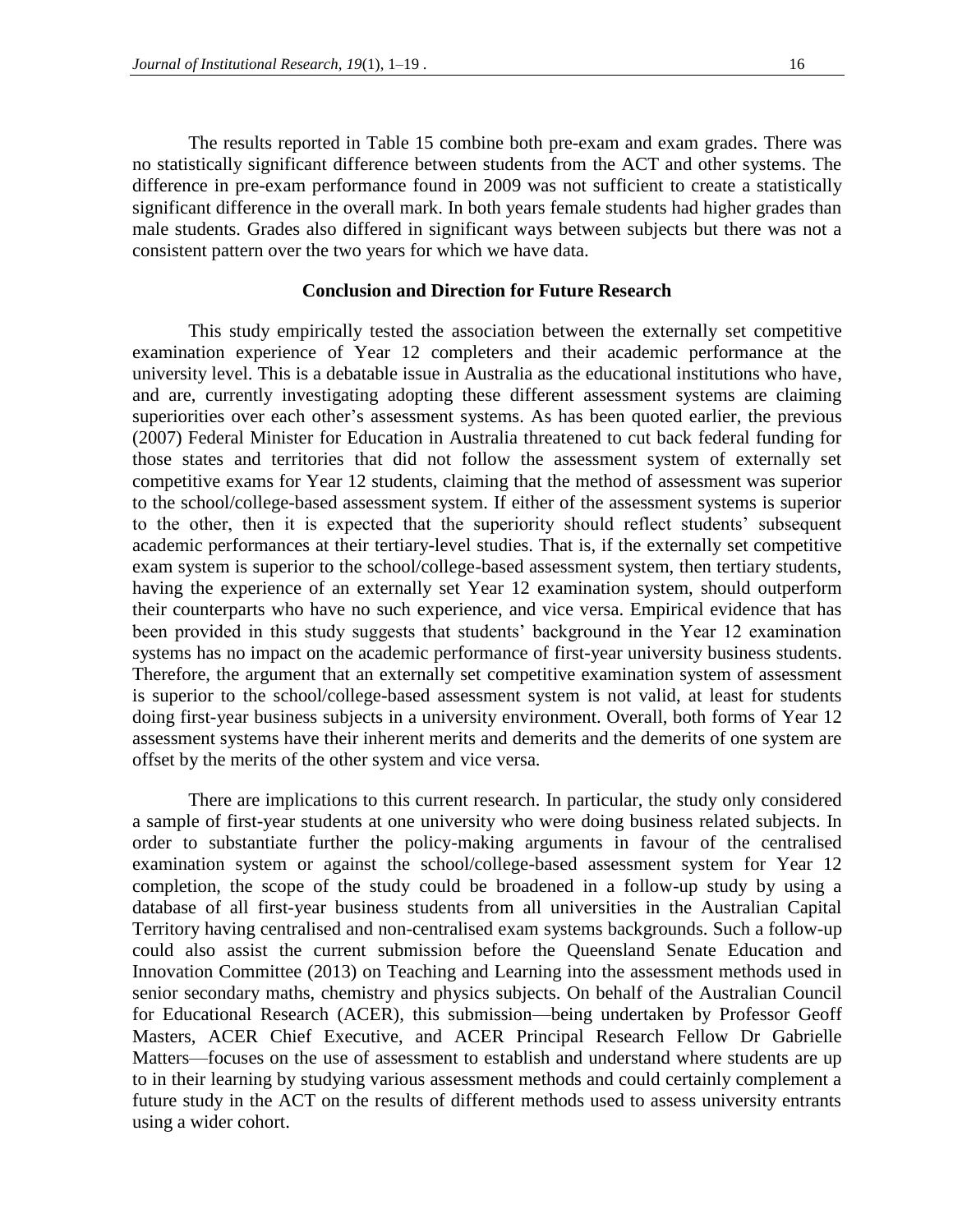Expanding future studies to include other topical areas of discussion such as postsecondary outcomes; school responses to assessment methods as well as secondary and tertiary graduate attributes would also prove beneficial in contemporary society as we grasp with the most effective form of student assessment to enhance student learning. Similarly, research into on-line self-paced learning and related assessment which is becoming very popular in the tertiary sector would also add value to this current assessment debate for policy makers.

#### **References**

- Addus, A. (2007). Academic performance and advisement of university students: A case study. *College Student Journal, 41*(2), 316–326.
- Ambler, J., & Neathery, J. (1999). Education policy and equality: Some evidence from Europe. *Social Science Quarterly, 80*(3), 437–456.
- Beck, H., Rorrer-Woody, S., & Pierce, L. (1991). The relations of learning and grade orientations to academic performance. *Teaching of Psychology, 18*(1), 35–37.
- Bishop, J. (1997). The effects of national standards and curriculum-based exams on achievement. *The American Economic Review, 87*(2), 260–264.
- Bishop, J., Moriarty, J., & Mane, F. (2000). Diplomas for learning, not seat time: The impacts of New York Regents examinations. *Economics of Education Review, 19*, 333–349.
- Britton, B., & Tesser, A. (1991). Effects of time Management practices on college grades. *Journal of Educational Psychology, 83*, 405–410.
- Carnoy, M., Elmore, R., & Siskin, L. (2013). *New accountability: High schools and high school-stakes testing*. Google eBook: Routledge.
- Clark, E., & Ramsay, W. (1990). Problems of retention in tertiary education. *Education Research and Perspectives, 17*, 47–57.
- Dobson, I., & Skuja, E. (2005). Secondary schooling, tertiary entry ranks and university performance. *People and Place, 13*(1), 53–62.
- Dobson, I. & Sharma, R. (1993). Student progress: A study of the experience in Victorian tertiary institutions. *Journal of Tertiary Education Administration, 15*(2), 203–211.
- Donnelly, K. (2007, June 27). Ill-prepared for the rigours of uni. *The Australian*, Higher Education. Retrieved from http://www.theaustralian.com.au/highereducation/appointments/ill-prepared-for-the-rigours-of-uni/story-e6frgckf-1111113830716
- Duff, A. (2004). Understanding academic performance and progression of first-year Accounting and business Economics undergraduates: The role of approaches to learning and prior academic achievement. *Accounting Education, 13*(4), 409–430.
- Evans, M., & Farley, A. (1998). *Institutional characteristics and the relationship between students' first-year university and final-year secondary school academic performance.* (Working Paper 18/98). Melbourne; Australia: Department of Econometrics and Statistics, Monash University.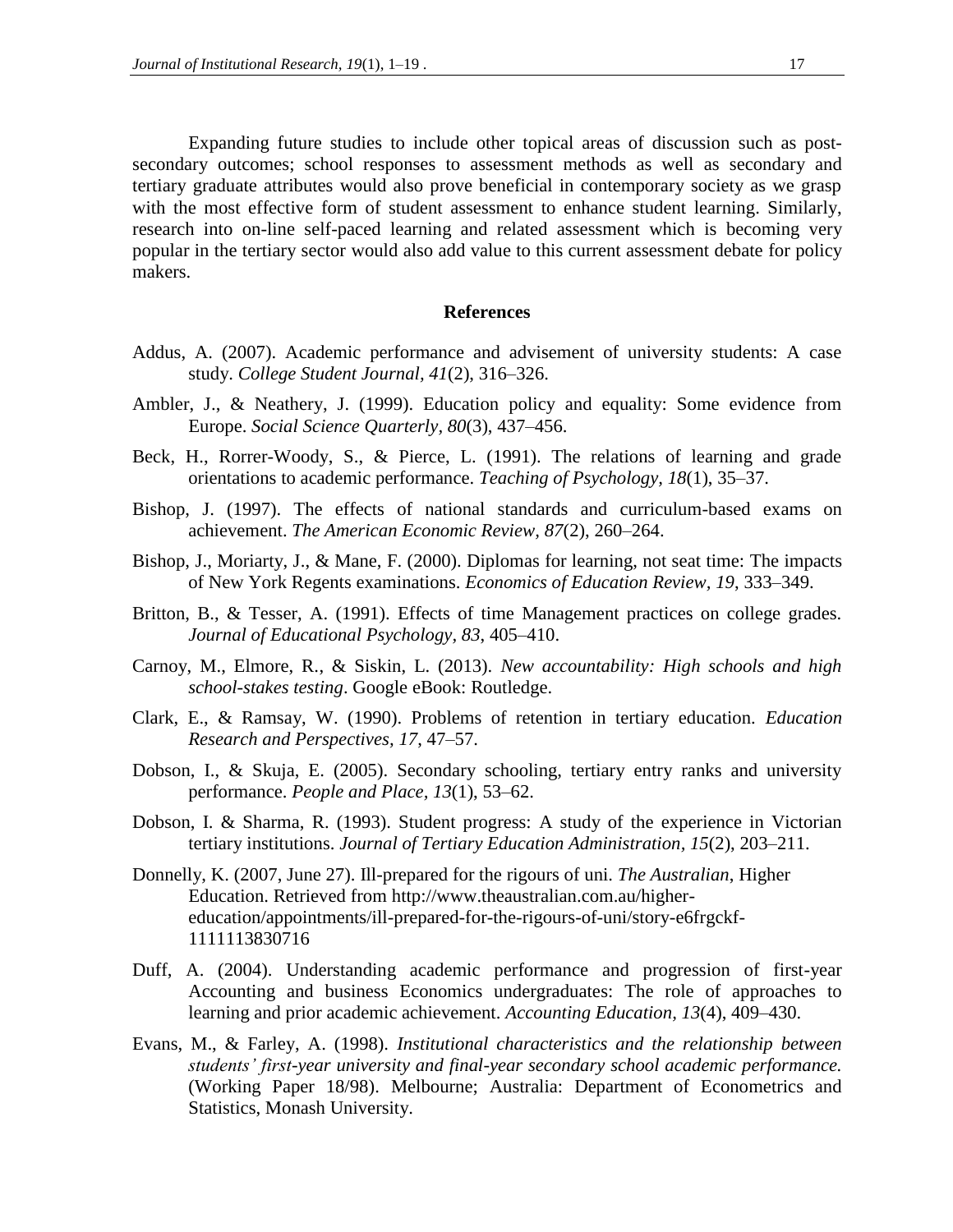- Ferrari, J. (2007a, August 1). No-exam Year 'inferior'. *The Australian.* Higher Education. Retrieved from http://www.theaustralian.com.au/archive/news/no-exam-year-12 inferior/story-e6frg6no-1111114082618
- Ferrari, J. (2007b, August 6). Labor wary on state exams. *The Australian*. Higher Education.
- Hartley, S. (2011). *A proposal to improve HSC assessment by introducing externally marked projects or portfolios for all subjects*. (Submitted on behalf of NSW Board of Studies Curriculum and Assessment). Retrieved from http://shartley.edublogs.org/files/2011/05/20110528-Policy-Proposal-1giuhjf.pdf
- Hyndman, R. (2011). *Review of the impact of correlations in the ACT scaling process*. Canberra, Australia: ACT Board of Senior Secondary Studies.
- Klenowski, V. (2012). *Learning communities learning series*. Working paper (unpublished), Queensland University of Technology. Retrieved from http://eprints.qut.edu.au/52649
- Larose, S., & Roy, R. (1995). Test of reactions and adaptation in college (TRAC): A new measure of learning propensity for college students. *Journal of Educational Psychology, 87*, 293–306.
- Levy, S., & Murray, J. (2005). Tertiary entrance scores need not determine academic success: An analysis of student performance in an equity and access program. *Journal of Higher Education Policy and Management, 27*(1), 129–140.
- Marks, G., McMillan, J., & Hillman, K. (2001). *Tertiary entrance performance: The role of student background and school factors* (LSAY Research Report No. 22). Australian Council for Educational Research. Adelaide, Australia.
- Mutchler, J., Turner, J., & Williams, D. (1987). The performance of female versus male accounting students. *Issues in Accounting Education, 2*(1), 103–111.
- New South Wales Board of Studies. (2007). *Leaving school in Australia: Year 12 state by state*. Retrieved from http://www.boardofstudies.nsw.edu.au/acaca/s3\_assessing.html
- Olani, A. (2008). *Predicting first year university students' academic success* (Master's thesis). Institute for Educational Research, University of Groningen, The Netherlands.
- Organisation for Economic Co-operation and Development. (2009). *Evaluation and assessment frameworks for improving school outcomes.* Retrieved from http://www.oecd.org/edu/evaluationpolicy
- Pascoe, R., McClelland, A., & McGaw, B. (1997). *Perspectives on selection methods for entry into higher education in Australia.* Canberra: Australian Government Publishing Service.
- Queensland Studies Authority. (2009). Student assessment regimes. *QTU Professional Magazine, 24*, 20–26.
- Queensland Senate Education and Innovation Committee. (2013). *Inquiry into assessment of senior maths, chemistry and physics in Queensland Schools*. Retrieved from http://www.parliament.qld.gov.au/documents/committees/EIC/2013/QldAssessment/tr ns-ph10Jul2013-PROOF.pdf